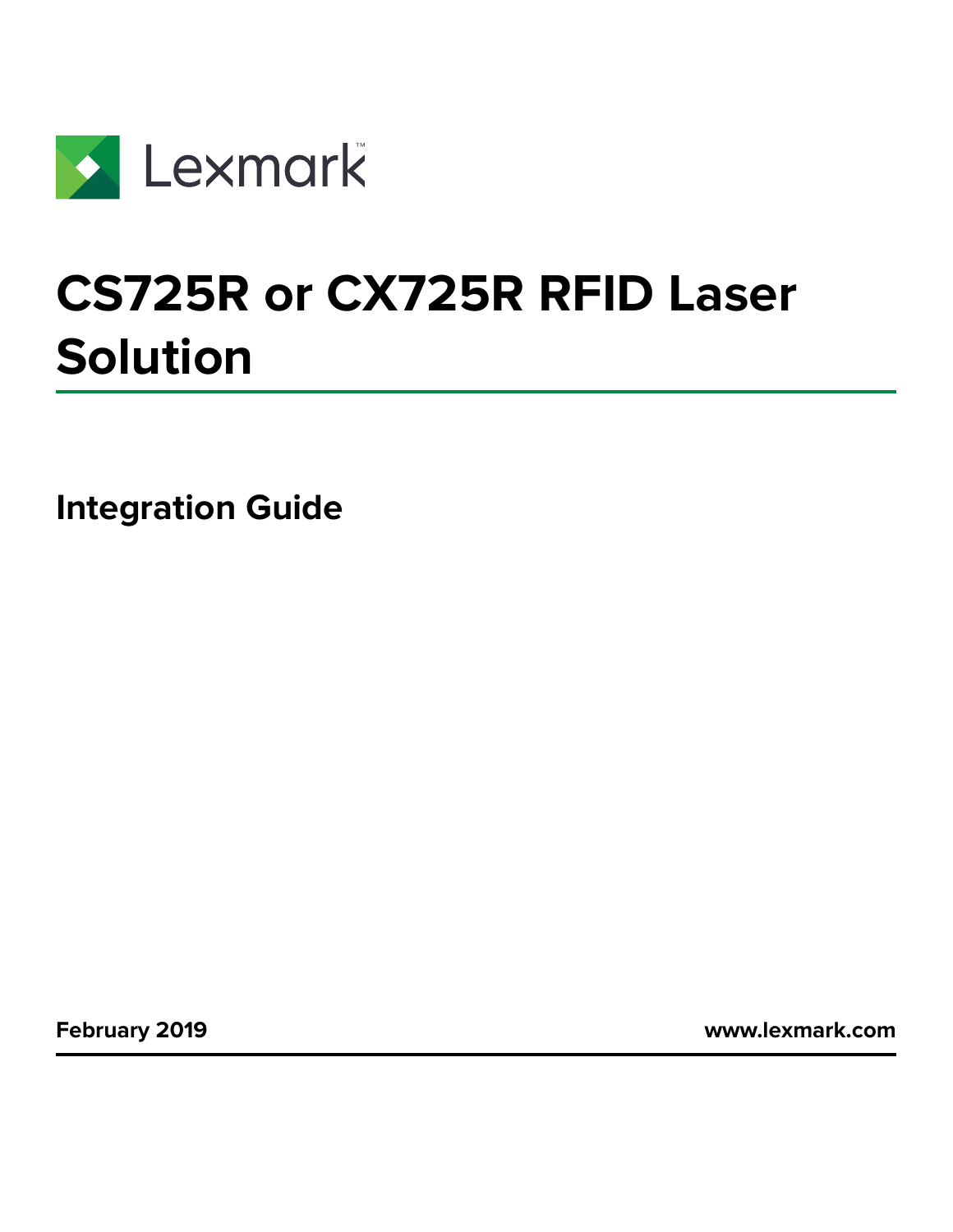## **Contents**

| 20 |
|----|
|    |
|    |
|    |
|    |
|    |
|    |
|    |
|    |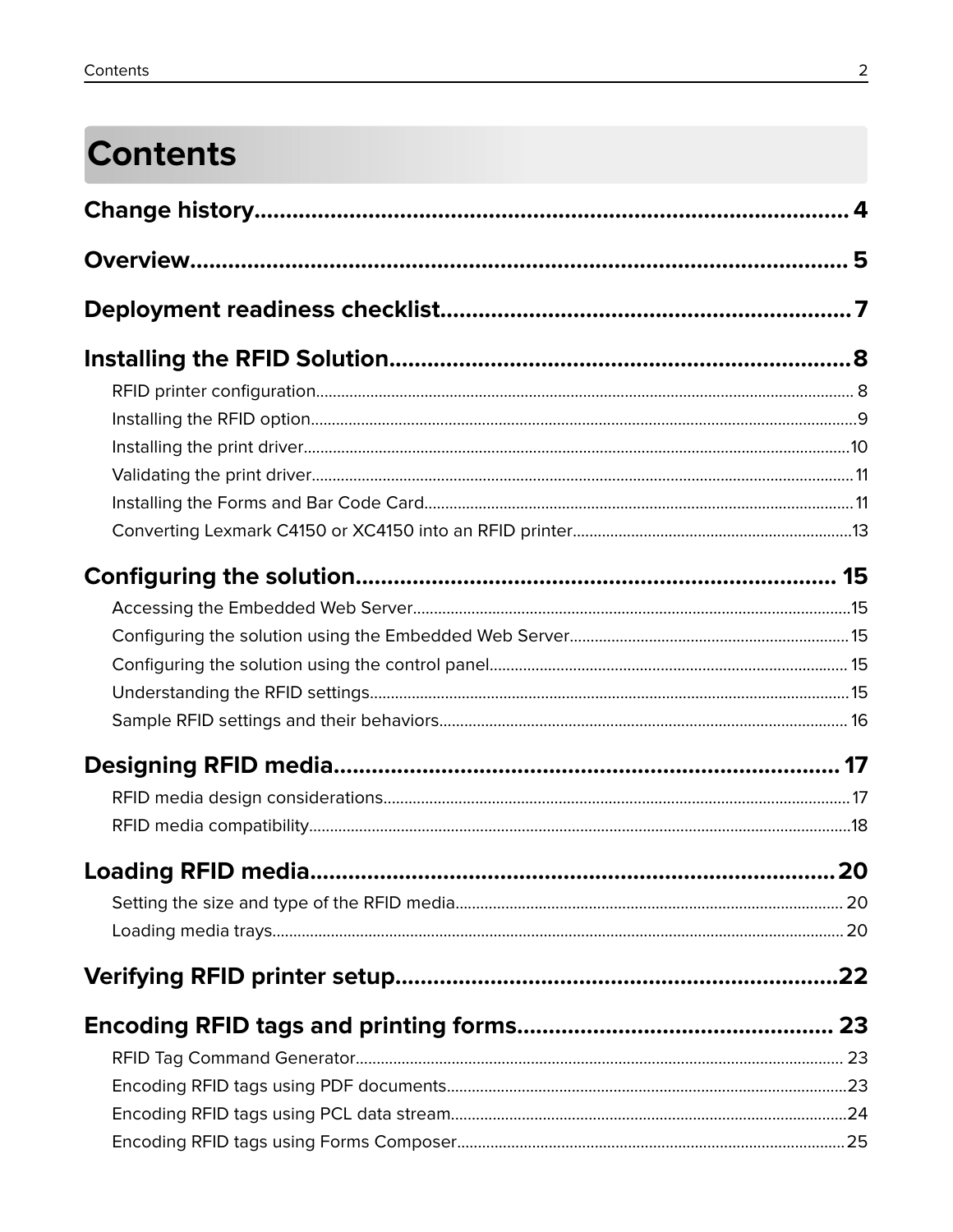| 37 |
|----|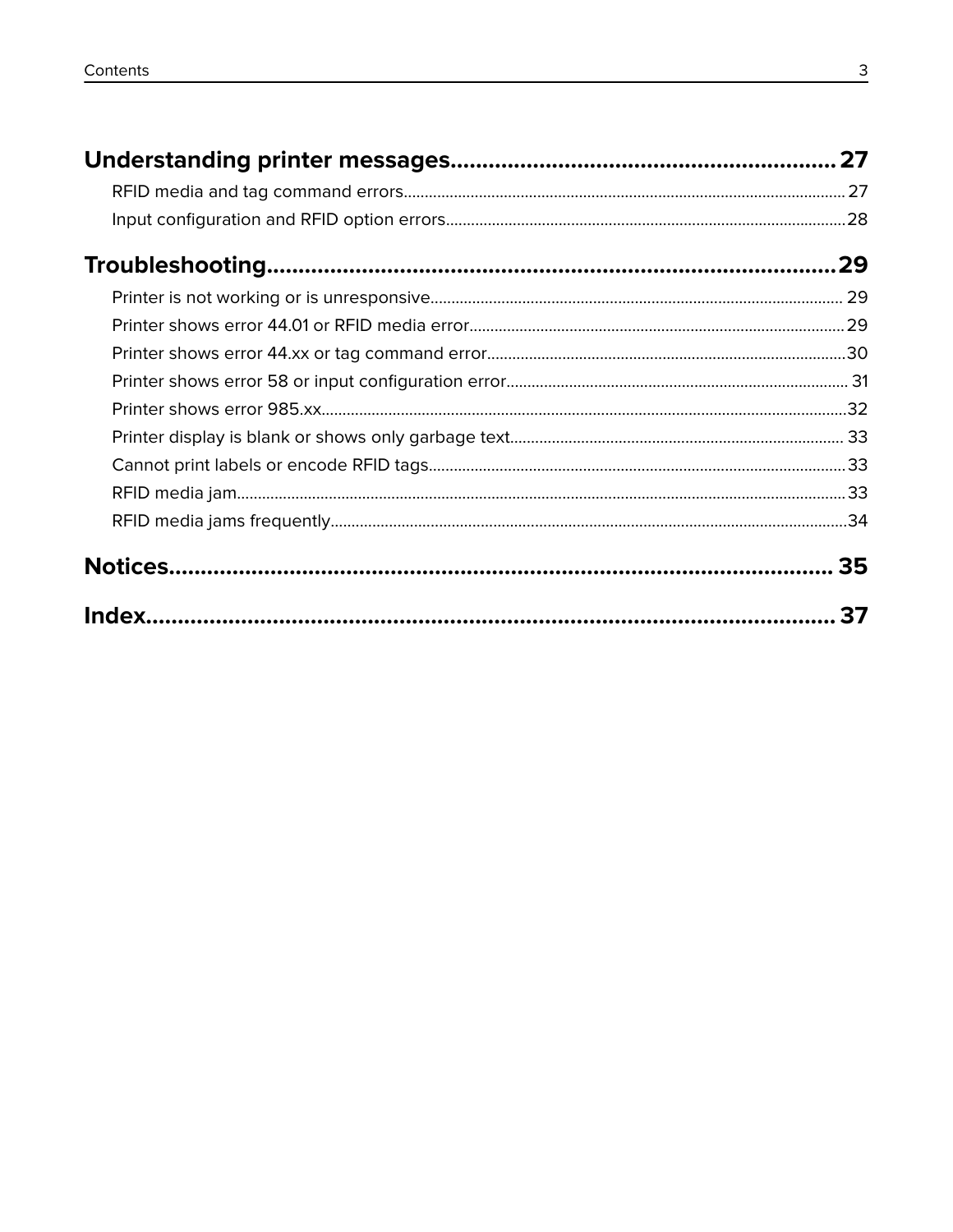## <span id="page-3-0"></span>**Change history**

#### **February 2019**

- **•** Added instructions on the following:
	- **–** Installing the print driver
	- **–** Validating the print driver
	- **–** Converting Lexmark C4150 or XC4150 into an RFID printer
- **•** Added information on sample RFID settings and their behaviors.
- **•** Updated information on the following:
	- **–** Understanding the RFID settings
	- **–** Troubleshooting the printer when it shows error 44.01 or RFID media error
	- **–** Troubleshooting the printer when it shows error 44.xx or tag command error
	- **–** Troubleshooting the printer when it shows error 58 or input configuration error
	- **–** Troubleshooting the printer when it shows error 985.xx
- **•** Updated instructions on encoding RFID tags using PCL® data stream.

### **April 2018**

- **•** Updated the overview.
- **•** Added information on printer configuration.
- **•** Updated information on understanding RFID settings.
- **•** Updated instructions on loading RFID media.
- **•** Added instructions on verifying RFID printer setup.

### **December 2017**

**•** Initial document release.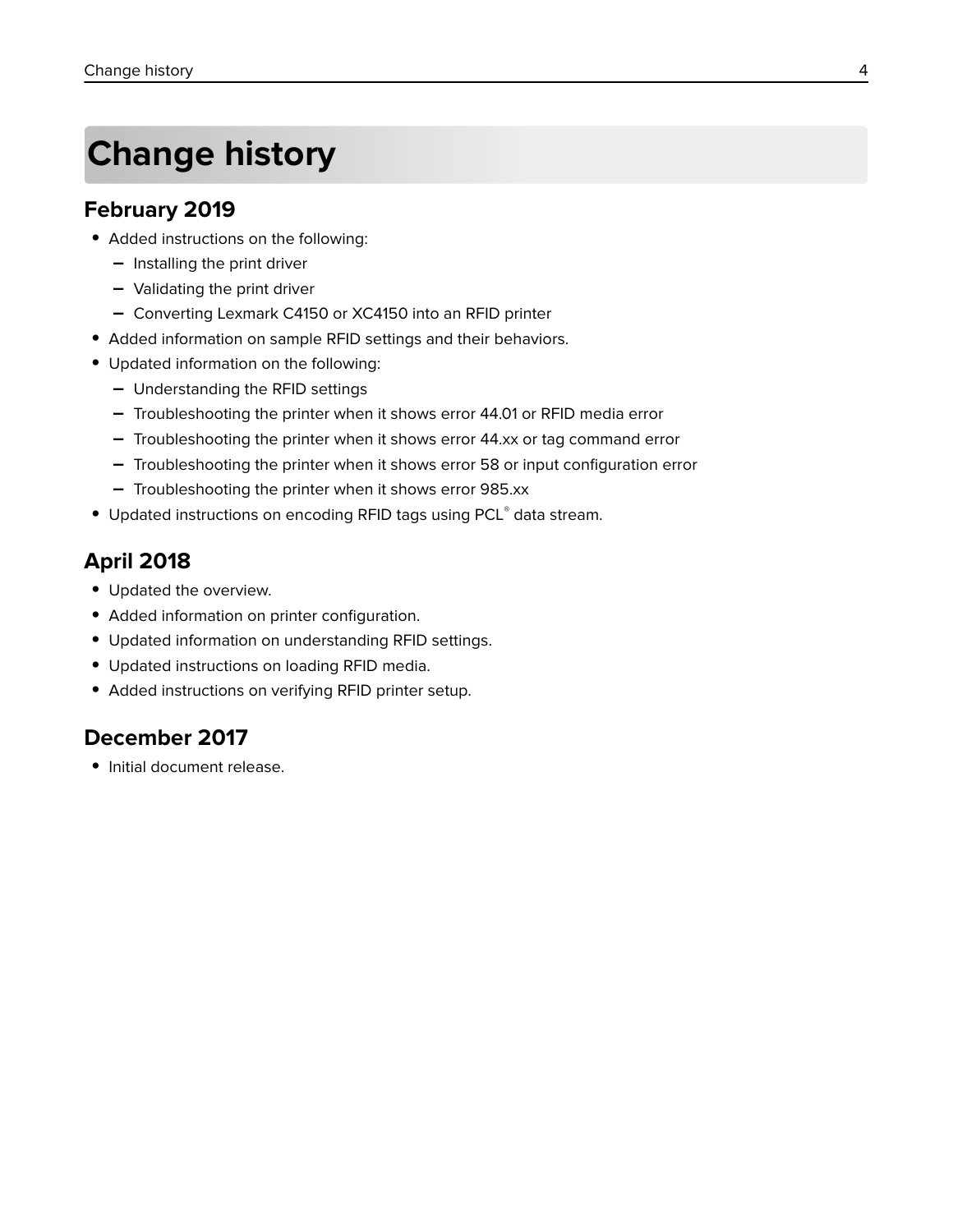## <span id="page-4-0"></span>**Overview**

Radio‑frequency identification (RFID) is a technology that helps businesses improve workflow and maximize process efficiencies. Lexmark provides color laser printer and multifunction product solutions capable of programming RFID tags and printing labels.

The Lexmark<sup>™</sup> CS725R or CX725R RFID Laser Solution has the following key features:

- **•** Prints labels and encode RFID tags on the same device at up to 50 pages a minute.
- **•** Prints labels in color, which increases visibility and information retention.
- **•** Uses a wide range of RFID media and supports sizes up to legal (215.9 x 355.6 mm, or 8.5 x 14 in.).
- **•** Supports Electronic Product Code (EPC) Gen2 (ISO 18000‑6C) for ultra high frequency (UHF) RFID tags.
- **•** Programs tags from 16 to 496 bits of EPC memory in 16‑bit increments and from 2 to 64 bytes of user memory.

The solution includes either a Lexmark CS725 printer or CX725 MFP with an RFID‑enabled firmware, RFID option, and media tray. The RFID option is installed below the standard 550‑sheet tray and above the media tray.



When a print job with RFID command is sent to the printer, the printer performs the following steps:

- **1** The printer draws the RFID media from the media tray.
- **2** The RFID option encodes the data in the RFID tag, and then it immediately reads the RFID tag to check if encoding is successful.
- **3** The form is printed on the RFID media.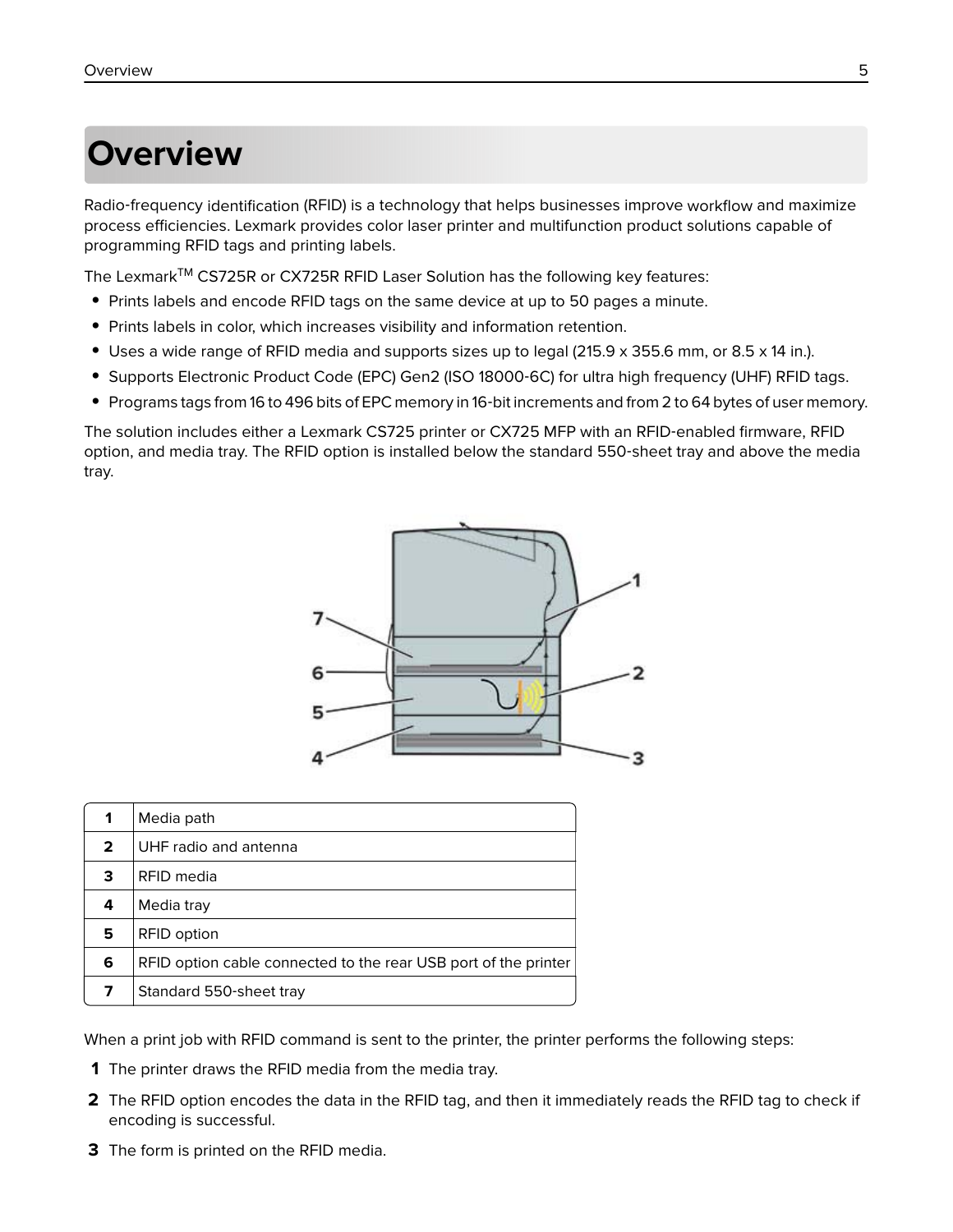This document provides information on how to configure, use, and troubleshoot the solution.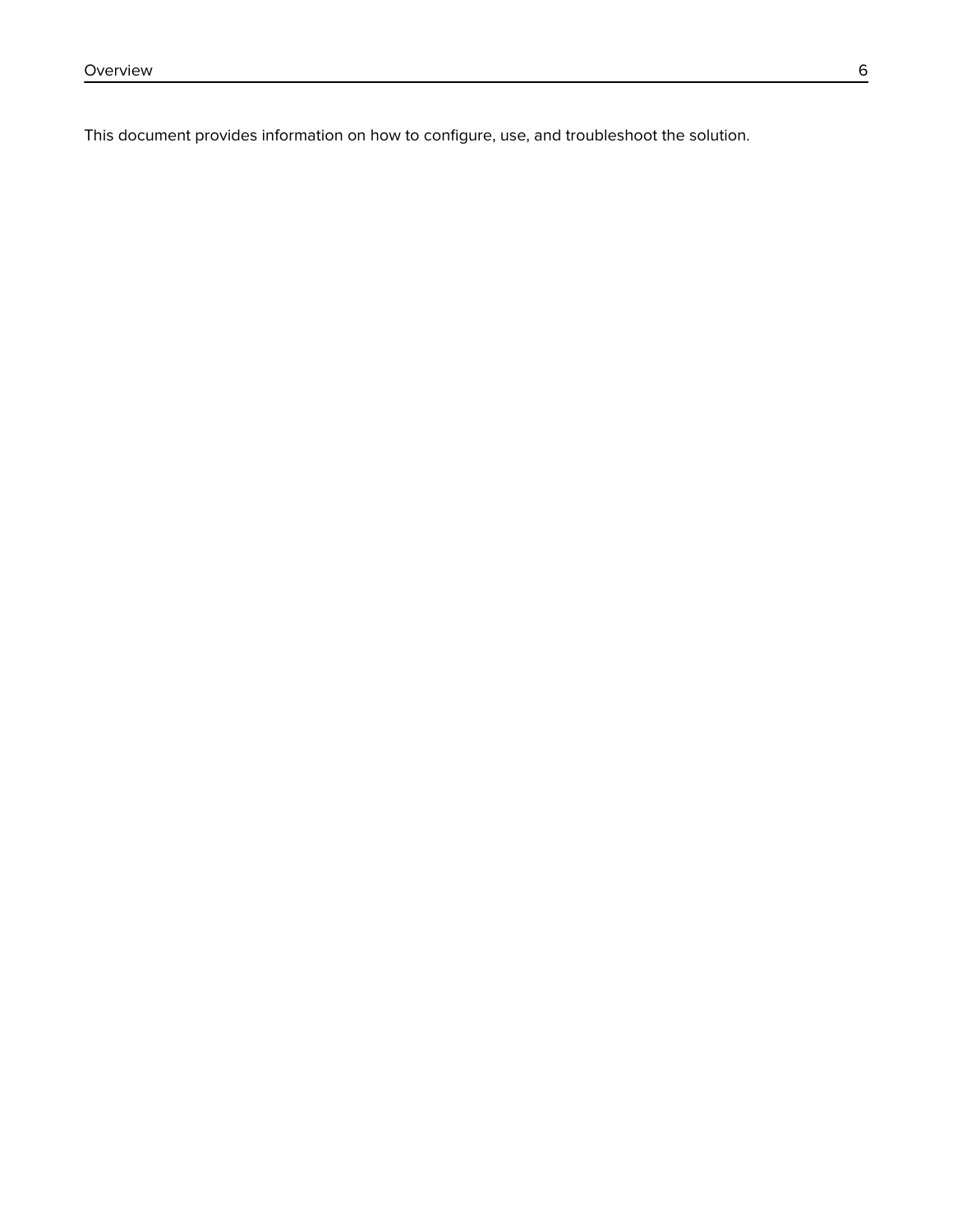## <span id="page-6-0"></span>**Deployment readiness checklist**

Make sure that:

- $\Box$  You have one of the following devices:
	- **– Lexmark CS725R**—A color printer bundled with an RFID option and RFID-enabled firmware
	- **– Lexmark CX725R**—A color MFP bundled with an RFID option and RFID-enabled firmware
	- **– RFID option**—A tray with an RFID encoder that converts your Lexmark CS725 printer or CX725 MFP into an RFID printer
- $\Box$  You have one of the following applications or driver:
	- **–** Lexmark Forms Composer
		- **Note:** To obtain the application, contact your Lexmark representative.
	- **–** Lexmark RFID Tag Command Generator
	- **–** Special‑release version of the Lexmark Universal Print Driver PCL 5 emulation

**Note:** If you encode the RFID tag using PCL data stream, then download both the RFID Tag Command Generator and the special‑release version of the Lexmark Universal Print Driver PCL 5 emulation.

 $\Box$  The RFID tag on the RFID media supports EPC Gen2 (ISO 18000-6C) standard.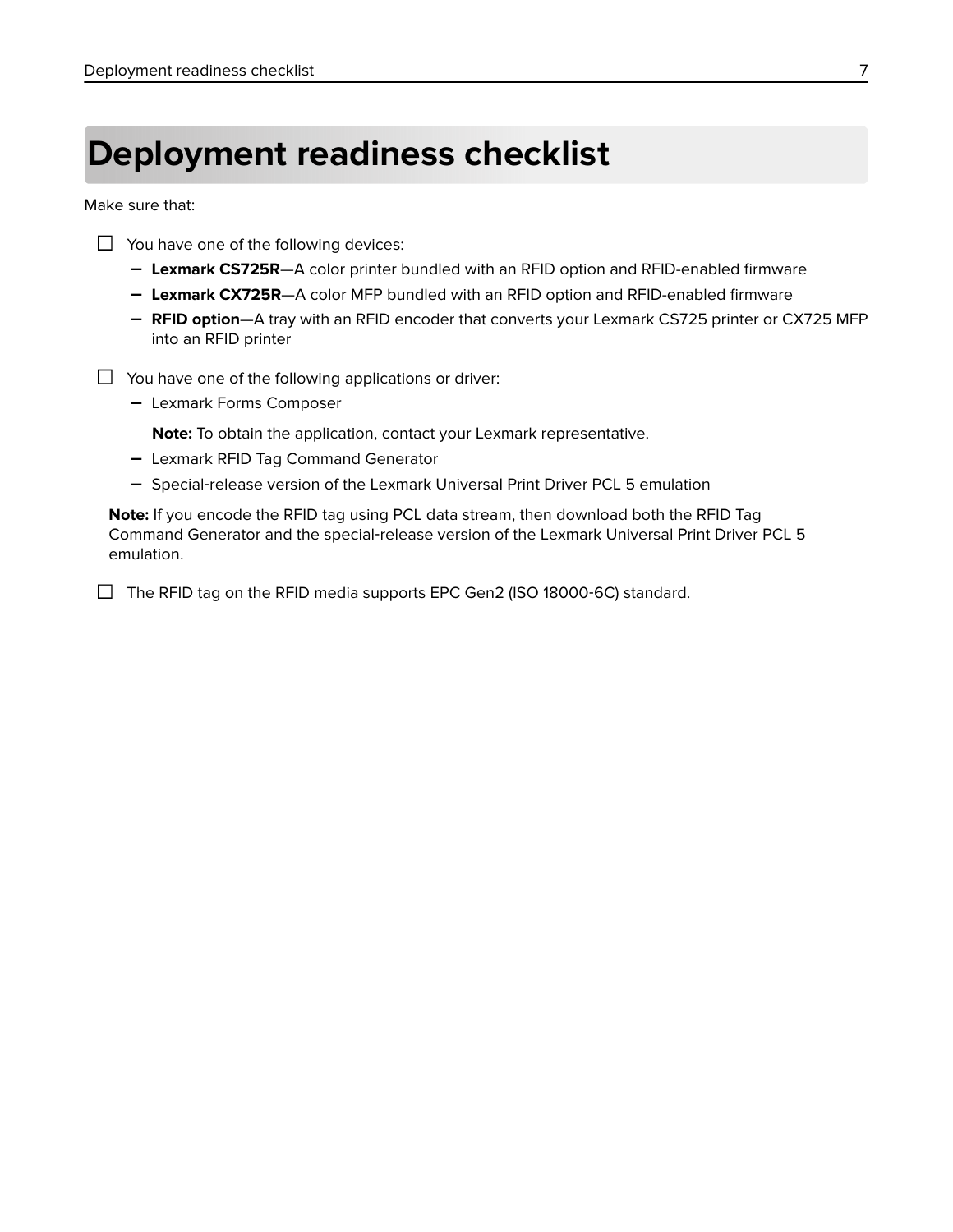## <span id="page-7-0"></span>**Installing the RFID Solution**

The following components are required for an RFID printer configuration:

**•** Lexmark CS725 printer or CX725 MFP

**Note:** You can also convert your Lexmark C4150 or XC4150 into an RFID printer. For more information, see ["Converting Lexmark C4150 or XC4150 into an RFID printer" on page 13.](#page-12-0)

- **•** Media tray (550‑sheet tray)
- **•** RFID option package that contains the following:
	- **–** RFID option
	- **–** Lexmark Forms and Bar Code Card
	- **–** Flash drive with the RFID‑enabled firmware

## **RFID printer configuration**



| 1 | Lexmark CS725R printer or CX725R MFP                       |  |  |
|---|------------------------------------------------------------|--|--|
| 2 | Standard 550-sheet tray                                    |  |  |
| 3 | RFID option                                                |  |  |
| 4 | Media trays                                                |  |  |
|   | <b>Notes:</b>                                              |  |  |
|   | • Lexmark CS725R printer supports up to three media trays. |  |  |
|   | • Lexmark CX725R MFP supports up to two media trays.       |  |  |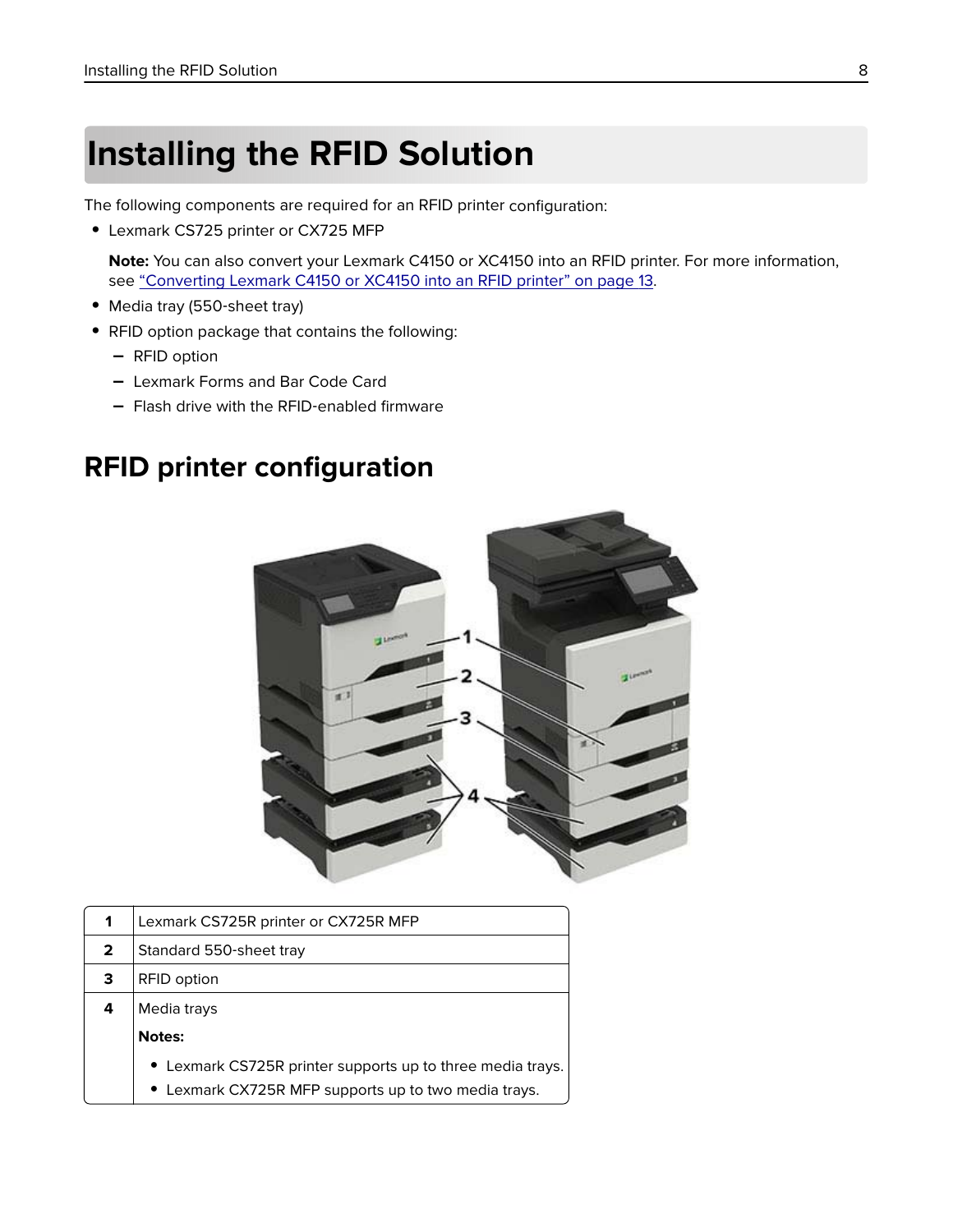## <span id="page-8-0"></span>**Installing the RFID option**

**CAUTION—SHOCK HAZARD:** To avoid the risk of electrical shock, if you are accessing the controller board or installing optional hardware or memory devices sometime after setting up the printer, then turn off the printer, and unplug the power cord from the electrical outlet before continuing. If you have any other devices attached to the printer, then turn them off, and unplug any cables going into the printer.

- **1** Turn off the printer.
- **2** Unplug the power cord from the electrical outlet, and then from the printer.
- **3** Unpack the RFID option, and then remove all packing material.
- **4** Align the RFID option above the media tray, and then lower the RFID option until it clicks into place.



**5** Lift the printer using the side and rear handles.

**CAUTION—POTENTIAL INJURY:** If the printer weight is greater than 20 kg (44 lb), then it may require two or more people to lift it safely.

**Note:** If an optional 550‑sheet tray is installed, then unlock it before lifting the printer. Do not try to lift the printer and the optional tray at the same time.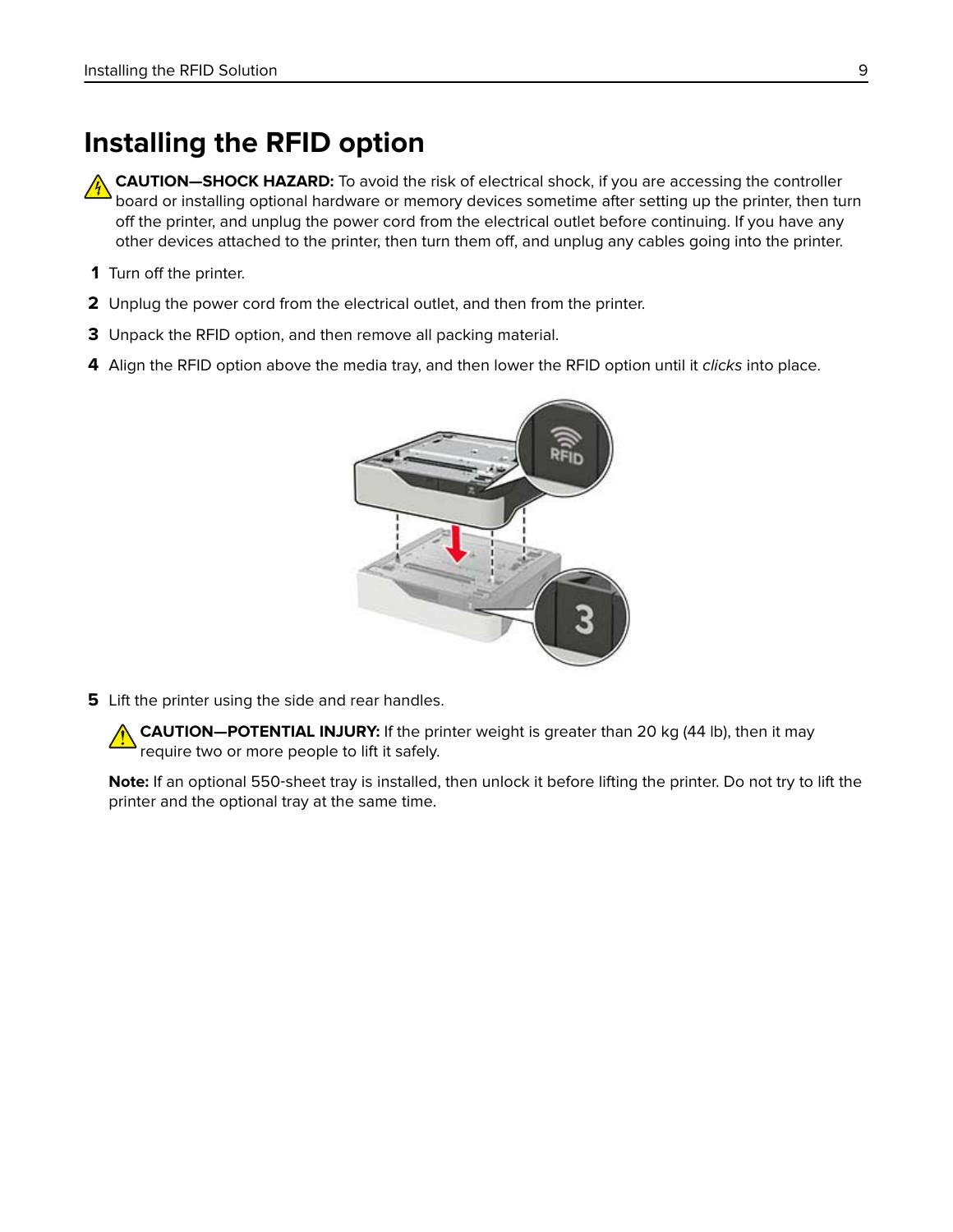<span id="page-9-0"></span>**6** Align the printer with the RFID option, and then lower the printer until it clicks into place.



**7** Connect the power cord to the printer, and then to the electrical outlet.

**CAUTION—POTENTIAL INJURY:** To avoid the risk of fire or electrical shock, connect the power cord to an appropriately rated and properly grounded electrical outlet that is near the product and easily accessible.

**Note:** To avoid printer errors, do not connect the RFID option cable.

- **8** Turn on the printer.
- **9** Install the RFID-enabled firmware.

**Warning—Potential Damage:** To avoid loss of data or printer malfunction, do not touch the flash drive or the control panel while the printer is updating.

- **a** Insert the flash drive into the front USB port of the printer.
- **b** Touch USB Drive, and then select the RFID-enabled firmware file.
- **c** Follow the instructions on the display.

**Note:** After installation, the printer restarts automatically.

- **10** Connect the RFID option cable to the rear USB port of the printer.
- **11** Turn off the printer.
- **12** Remove the flash drive from the printer.
- **13** Wait for about 10 seconds, and then turn on the printer.

## **Installing the print driver**

A special‑release version of the Lexmark Universal Print Driver PCL 5 emulation is available for use with RFID printers. To obtain a copy, contact your Lexmark representative.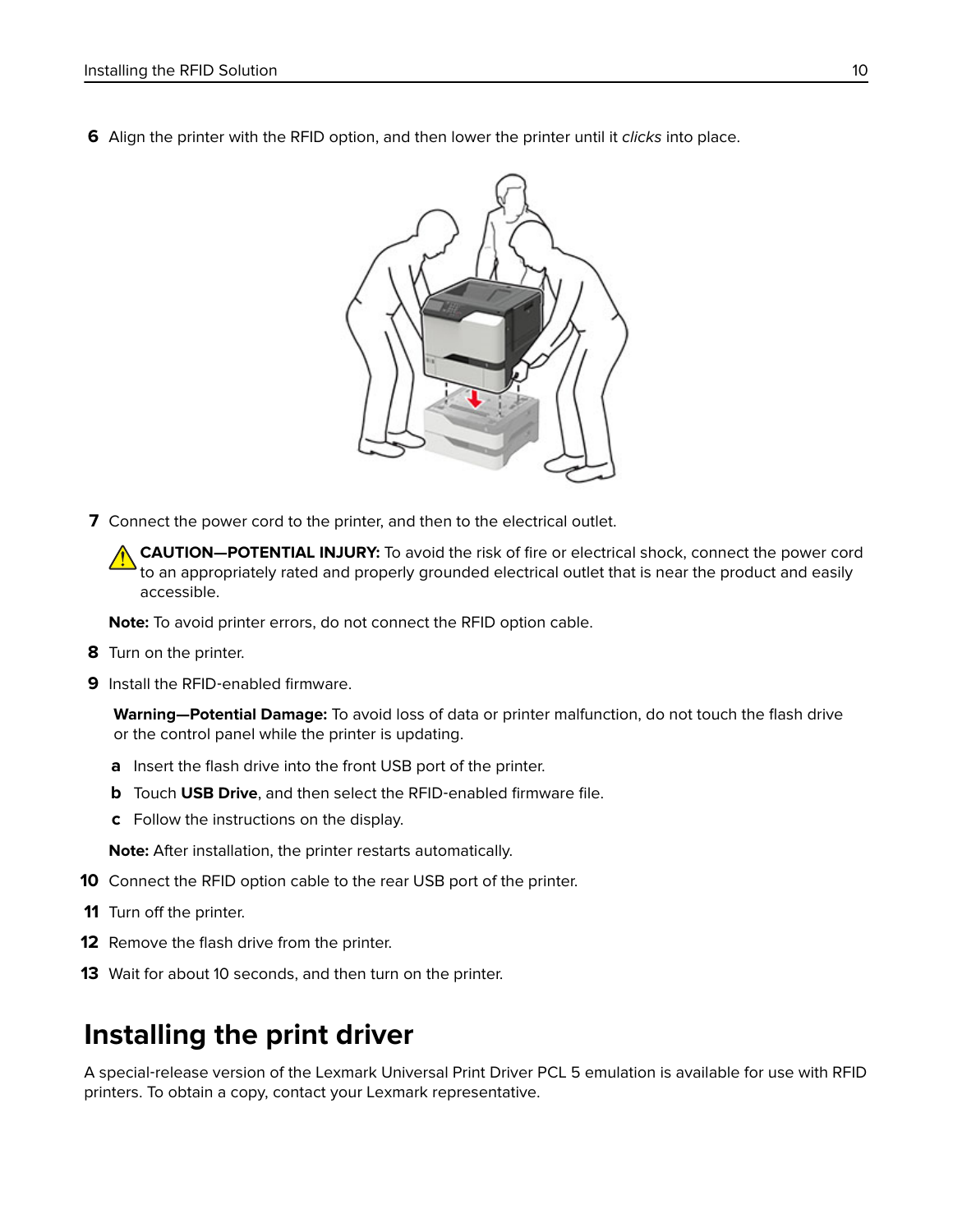<span id="page-10-0"></span>**Note:** The special-release version of the print driver is compatible only with Microsoft Windows 7 operating system or later.

**1** From a computer, run the executable file.

**Note:** Make sure that you have administrator access.

- **2** Read, and then accept the License Agreement.
- **3** In the Select an Installation Type dialog box, select either **Extract** or **Install Only**, and then click **Start**.

**Notes:**

- **•** If you connect to a network printer, then select **Extract**.
- **•** If you connect to a printer using a USB, then select **Install Only**.
- **4** Validate the print driver. For more information, see "Validating the print driver" on page 11.

## **Validating the print driver**

Make sure that you have installed the special-release version of the Lexmark Universal Print Driver PCL 5 emulation.

- **1** From a computer, open Control Panel.
- **2** Click **Devices and Printers**.
- **3** Right‑click **Lexmark Universal Print Driver PCL 5**, and then click **Printer properties**.
- **4** In the Printer Properties dialog box, click **Configuration**.
- **5** From the Configuration Options section, make sure that RFID Option is enabled.

If the print driver does not automatically identify the RFID option, then update the registry key as shown in one of the following:

- **• Registry location** ‑ **HKEY\_LOCAL\_MACHINE\SOFTWARE\LEXMARK\DRIVERS\RFIDENABLED "RFIDENABLED"=DWORD:00000001**
- **• Registry location** ‑ **HKEY\_LOCAL\_MACHINE\SYSTEM\CurrentControlSet\Control\Print \Printers\Lexmark Universal PCL 5\PrinterDriverData**

**RFIDENABLED=DWORD:00000001**

## **Installing the Forms and Bar Code Card**

**CAUTION—SHOCK HAZARD:** To avoid the risk of electrical shock, if you are accessing the controller board or installing optional hardware or memory devices sometime after setting up the printer, then turn off the printer, and unplug the power cord from the electrical outlet before continuing. If you have any other devices attached to the printer, then turn them off, and unplug any cables going into the printer.

- **1** Turn off the printer.
- **2** Unplug the power cord from the electrical outlet, and then from the printer.
- **3** Using a flat-head screwdriver, remove the controller board access cover.

**Warning—Potential Damage:** Controller board electronic components are easily damaged by static electricity. Touch a metal surface on the printer before touching any components or connectors.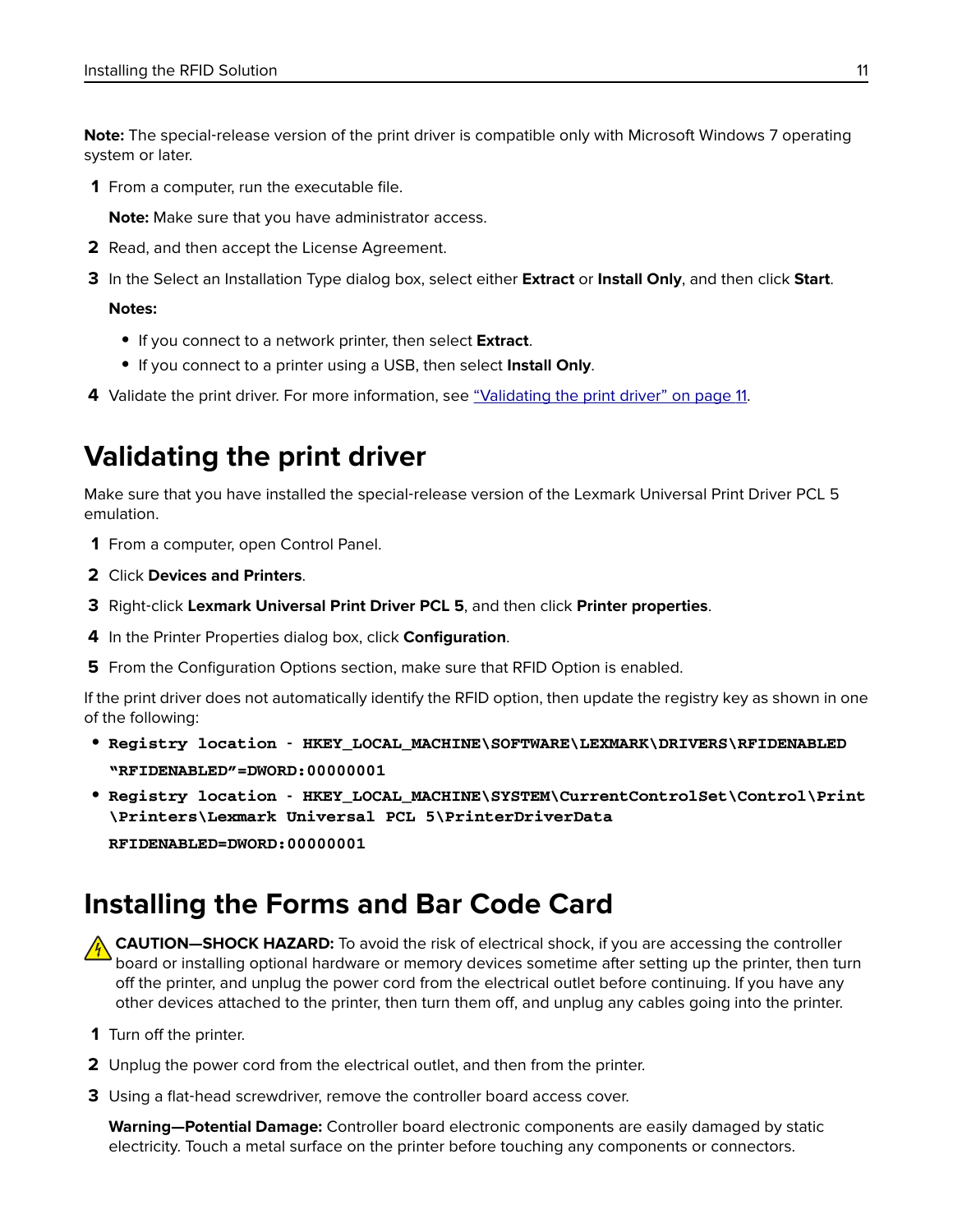

**4** Unpack the Forms and Bar Code Card.

**Warning—Potential Damage:** Avoid touching the connection points along the edge of the card.

**5** Push the Forms and Bar Code Card firmly into place.



**Note:** The entire length of the connector on the card must fit tightly to its slot in the controller board.

**Warning—Potential Damage:** Improper installation of the card may cause damage to the card and the controller board.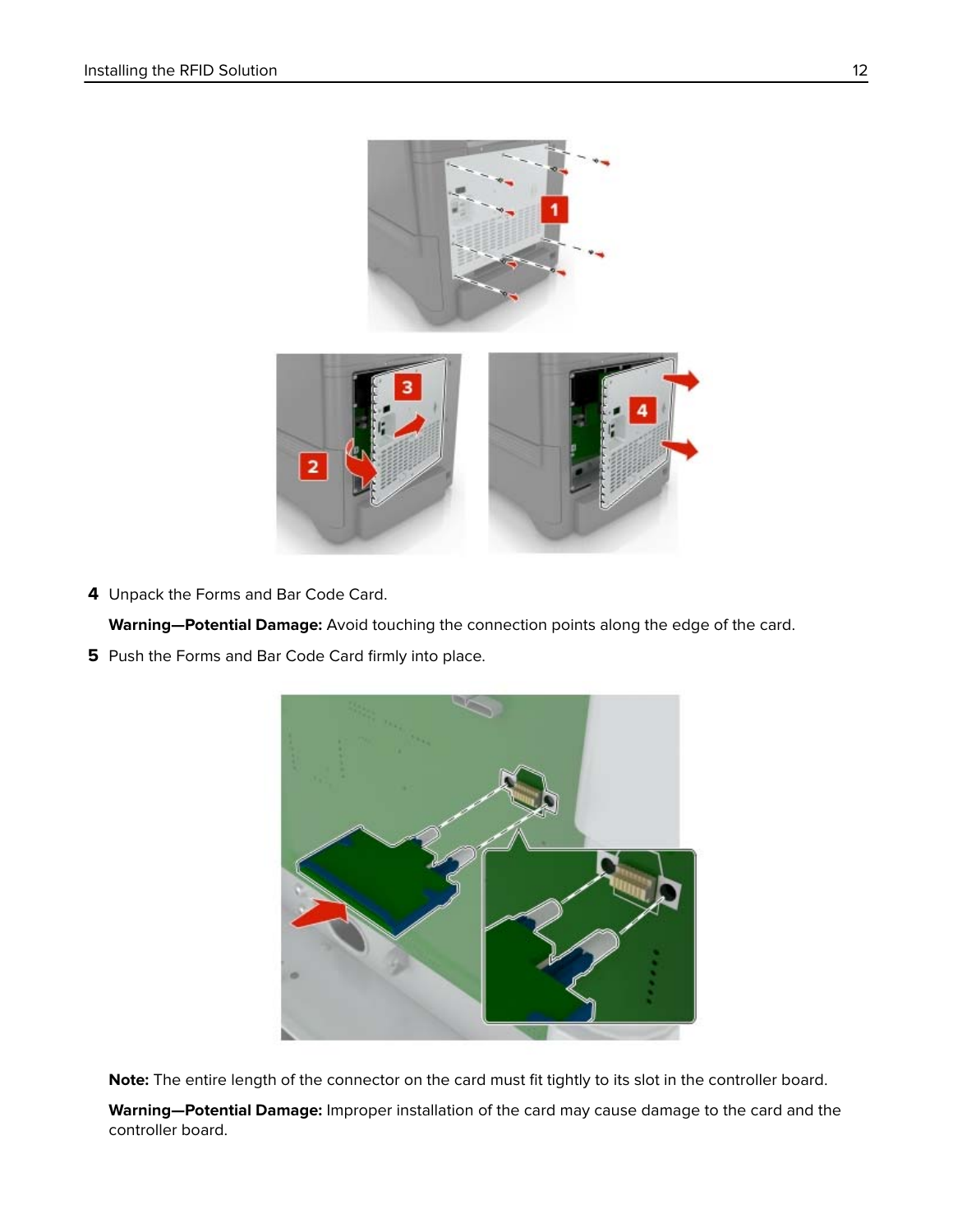#### <span id="page-12-0"></span>**6** Reattach the access cover.



**7** Connect the power cord to the electrical outlet, and then turn on the printer.

**CAUTION—POTENTIAL INJURY:** To avoid the risk of fire or electrical shock, connect the power cord to an appropriately rated and properly grounded electrical outlet that is near the product and easily accessible.

## **Converting Lexmark C4150 or XC4150 into an RFID printer**

Before you begin, make sure that you have installed the special-release version of the Lexmark Universal Print Driver PCL 5 emulation. For more information, see ["Installing the print driver" on page 10](#page-9-0).

- **1** From a computer, open Control Panel.
- **2** Click **Devices and Printers**.
- **3** Right‑click the printer, and then click **Printer properties**.
- **4** In the Printer Properties dialog box, click **Configuration**.
- **5** From the Configuration Options section, click **Set Printer Model**.
- **6** From the Set Printer Model menu, enable **User Selected**, and then select a printer model from the list.

#### **Notes:**

- **•** If your printer is Lexmark C4150, then select **Lexmark CS725 Series**.
- **•** If your printer is Lexmark XC4150, then select **Lexmark CX725 Series**.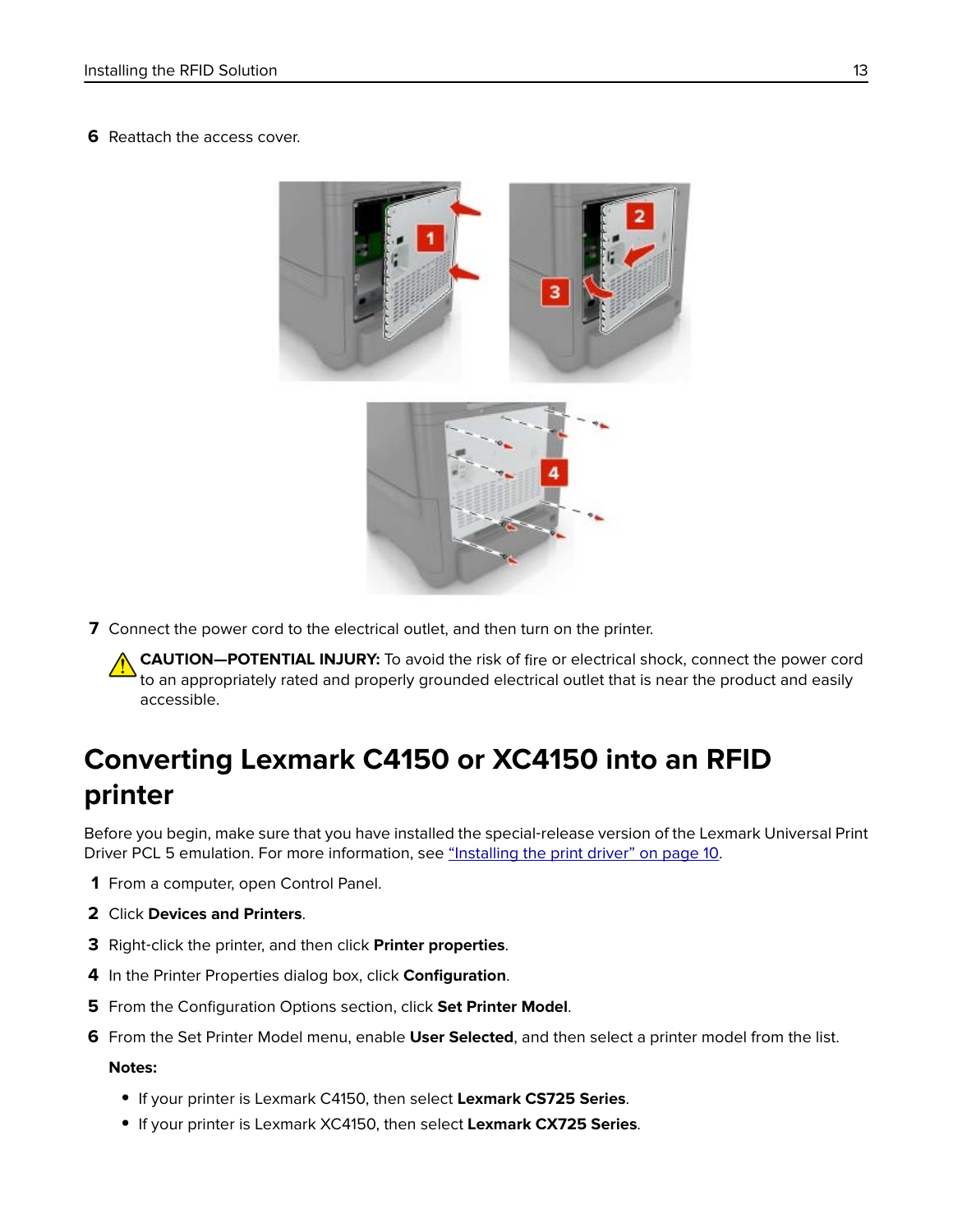#### Click **OK** > **Apply**.

Install the RFID option to the printer. For more information, see ["Installing the RFID option" on page 9.](#page-8-0)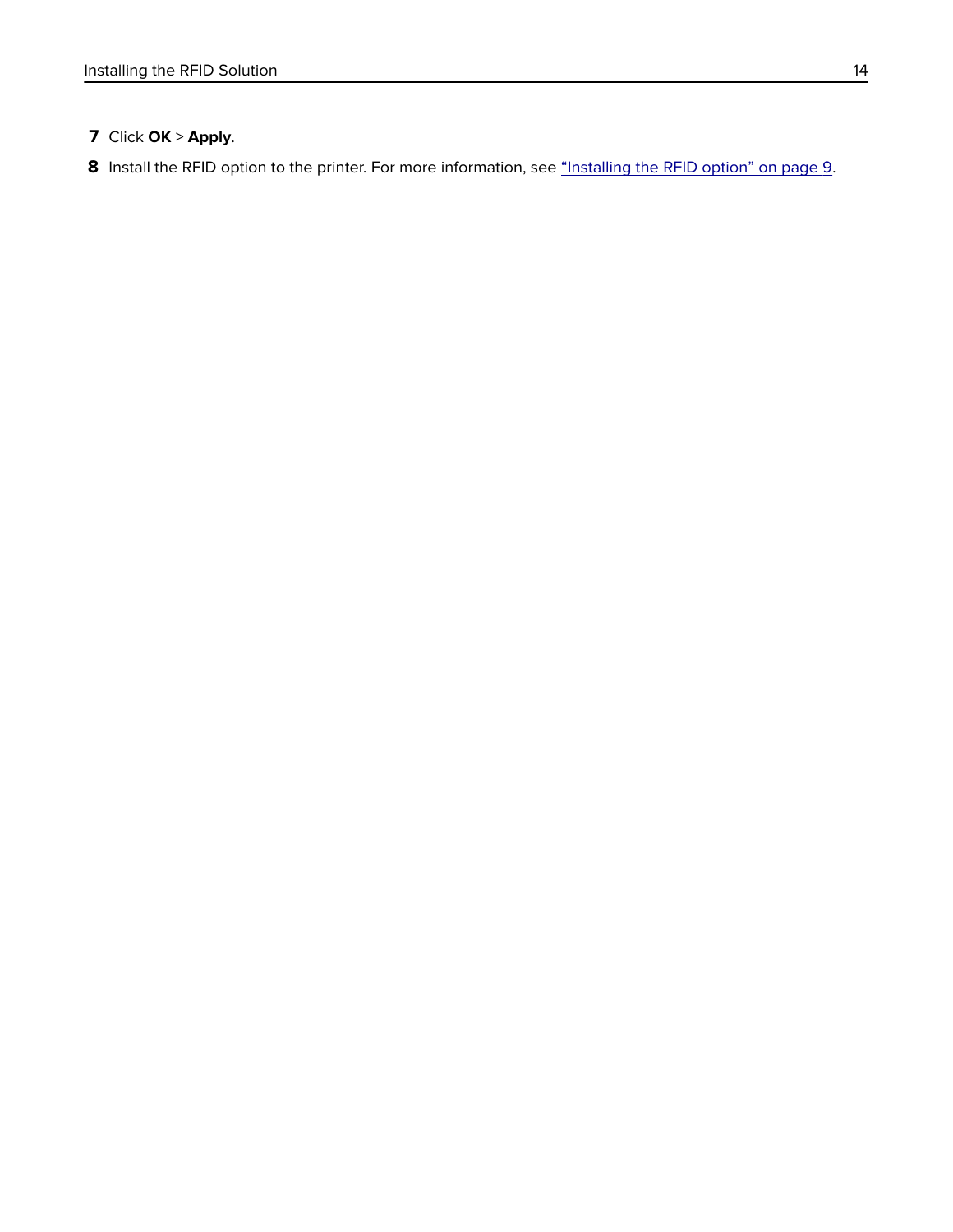## <span id="page-14-0"></span>**Configuring the solution**

## **Accessing the Embedded Web Server**

- **1** Obtain the printer IP address. Do either of the following:
	- **•** Locate the IP address on the printer home screen.
	- **•** From the printer home screen, touch **Settings** > **Network/Ports** > **Network Overview**.
- **2** Open a web browser, and then type the printer IP address.

## **Configuring the solution using the Embedded Web Server**

- **1** From the Embedded Web Server, click **Settings** > **RFID**.
- **2** If necessary, change the RFID settings.

**Note:** For more information, see "Understanding the RFID settings" on page 15.

**3** Click **Save**.

## **Configuring the solution using the control panel**

- **1** From the home screen, touch **Settings** > **RFID**.
- **2** If necessary, change the RFID settings.

**Note:** For more information, see "Understanding the RFID settings" on page 15.

**3** Apply the changes.

## **Understanding the RFID settings**

- **• Retry Count**—The number of times the printer reprints the page on another media when it detects that the preceding page has an unreadable RFID tag. The default value is 0.
- **• Stop On Error**—The job is stopped when the printer detects an unreadable RFID tag, and then an error 44.01 appears on the printer display. The default value is YES.

**Note:** For more information on error messages, see ["RFID media and tag command errors" on page 27.](#page-26-0)

• **Mark On Error—<sup>3</sup>** is printed on the RFID media that overlays the existing print when the printer detects an unreadable RFID tag. The default value is YES.

**Note:** Enabling Mark on Error may reduce the print speed significantly and may speed up the printer fan to maintain the fuser temperature.

**• Reset Tag Counters**—The internal counter that records the number of successful and failed RFID encoding jobs, and the number of printed labels that are reset.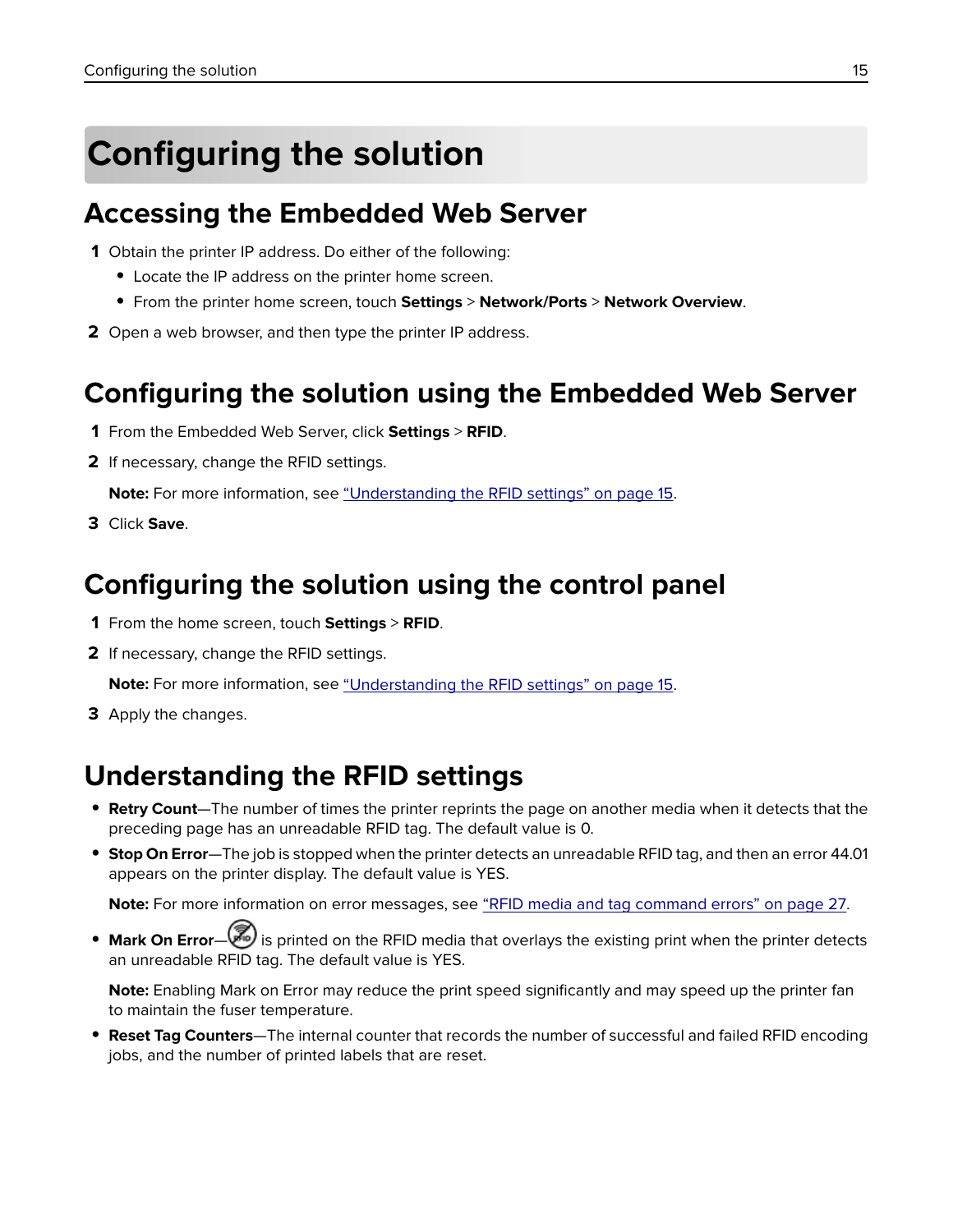## <span id="page-15-0"></span>**Sample RFID settings and their behaviors**

For more information on RFID settings, see ["Understanding the RFID settings" on page 15.](#page-14-0)

| <b>Settings</b>                                                                  | <b>Behaviors</b>                                                                                                                                                                                                                                                                                                                                                                                               |  |
|----------------------------------------------------------------------------------|----------------------------------------------------------------------------------------------------------------------------------------------------------------------------------------------------------------------------------------------------------------------------------------------------------------------------------------------------------------------------------------------------------------|--|
| Stop on Error = NO<br>$Retry = 0$<br>Mark on Error = NO                          | • Prints a bad-tag page without<br>• Prints the in-flight pages, and then terminates the remaining jobs.                                                                                                                                                                                                                                                                                                       |  |
| Stop on Error = NO<br>Retry = 1 or more<br>Mark on Error = NO                    | • Prints a bad-tag page without<br>Reprints the bad-tag page.<br>Note: The reprinted page may not follow the bad-tag page immediately.                                                                                                                                                                                                                                                                         |  |
| Stop on Error = NO<br>Retry = 1 or more<br>Mark on Error = YES*                  | • Prints a bad-tag page with was<br>• Reprints the bad-tag page.<br>Note: The reprinted page may not follow the bad-tag page immediately.                                                                                                                                                                                                                                                                      |  |
| Stop on Error = YES<br>$Retry = 0$<br>Mark on Error $= NO$                       | • Does not print a bad-tag page.<br>• If a bad tag is detected, the printer prints all in-flight pages, the printer stops, and then<br>shows error 44.01.<br>- Selecting Continue reprints the bad-tag page. The reprinted page may not follow the<br>bad-tag page immediately.<br>- Selecting Cancel terminates the job.                                                                                      |  |
| Stop on Error = YES<br>Retry = 1 or more<br>Mark on Error = NO                   | • Prints a bad-tag page without<br>• Reprints the bag-tag page. Prints the remaining jobs when a retry is successful.<br>Note: The reprinted page may not follow the bad-tag page immediately.<br>• If a retry is unsuccessful, then the printer stops and shows error 44.01.<br>- Selecting Continue reprints the bad-tag page, and then prints the remaining jobs.<br>- Selecting Cancel terminates the job. |  |
| Stop on Error = YES<br>Retry = 1 or more<br>Mark on Error = YES*                 | • Prints a bad-tag page with<br>• Reprints the bad-tag page after printing the in-flight pages, and then prints the remaining<br>jobs.<br>• If a retry is unsuccessful, then the printer stops and shows error 44.01.<br>- Selecting <b>Continue</b> reprints the bad-tag page, and then prints the remaining jobs.<br>- Selecting Cancel terminates the job.                                                  |  |
| * If Mark on Error is set to YES, then the print speed is reduced significantly. |                                                                                                                                                                                                                                                                                                                                                                                                                |  |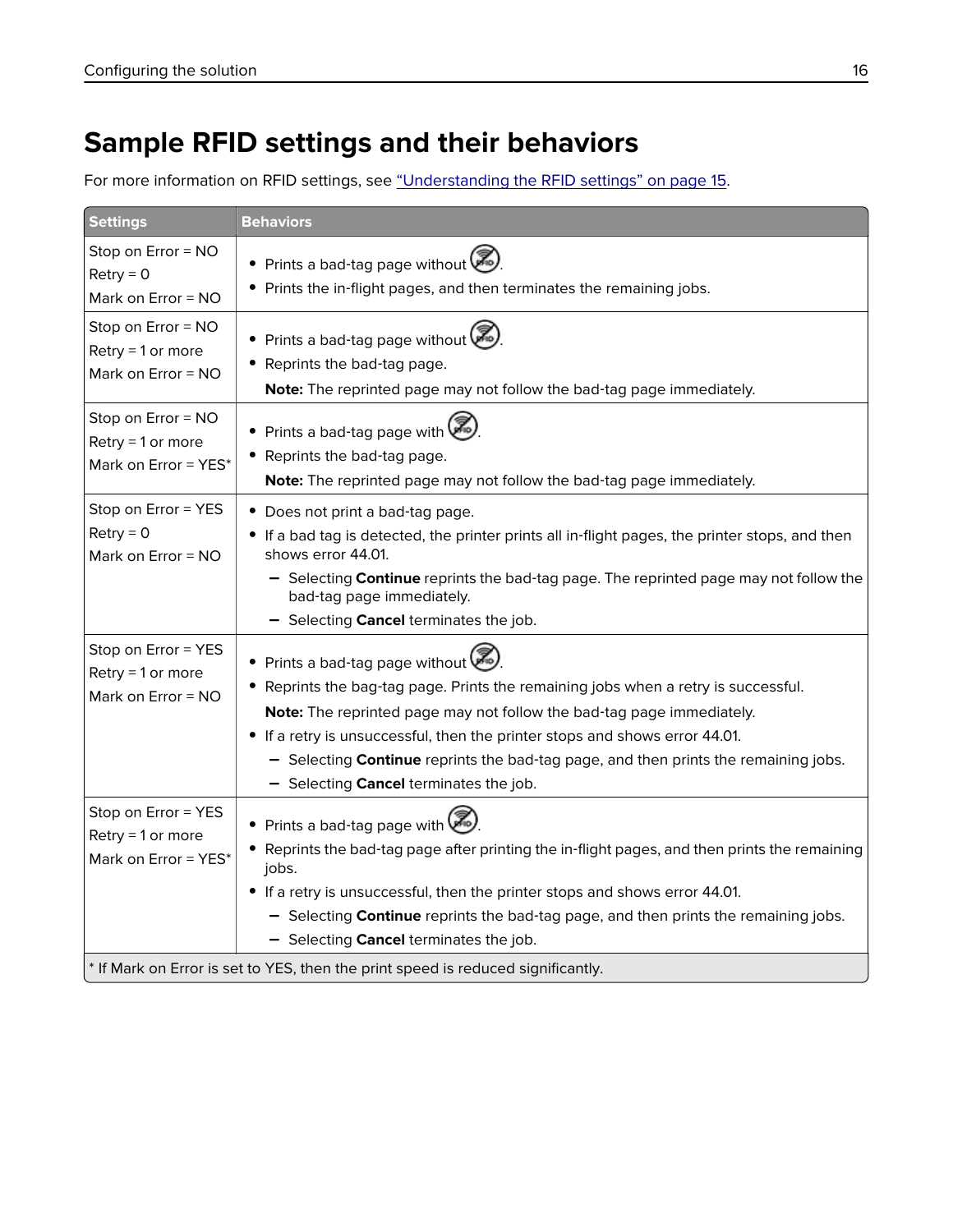## <span id="page-16-0"></span>**Designing RFID media**

## **RFID media design considerations**

To meet the requirements of your RFID usage, we recommend working with your vendor in designing the RFID media.

| <b>INDEPENDIT</b><br><b>TUUC SUUT</b> | $3 < 5^\circ$       | <b>Little-Strue</b> |
|---------------------------------------|---------------------|---------------------|
| 12.5 mm (0.5 in.)                     |                     |                     |
|                                       |                     |                     |
|                                       | $12.5$ mm (0.5 in.) |                     |

In designing the RFID media, make sure that:

- **•** The RFID media contains only one RFID tag for every page.
- **•** The RFID tag placement meets the following specifications:

| RFID tag margin (minimum)        | $12.5$ mm (0.5 in.)         |
|----------------------------------|-----------------------------|
| RFID tag thickness (recommended) | ≤ 0.35 mm (0.01 in.)        |
| Horizontal offset                | ± 6 mm (0.25 in.)           |
| Rotation                         | $\leq$ 5°                   |
| Orientation                      | Vertical<br>$\qquad \qquad$ |
|                                  | - Horizontal (preferred)    |

#### **Notes:**

**–** Do not place the RFID tag where bar codes and images are printed.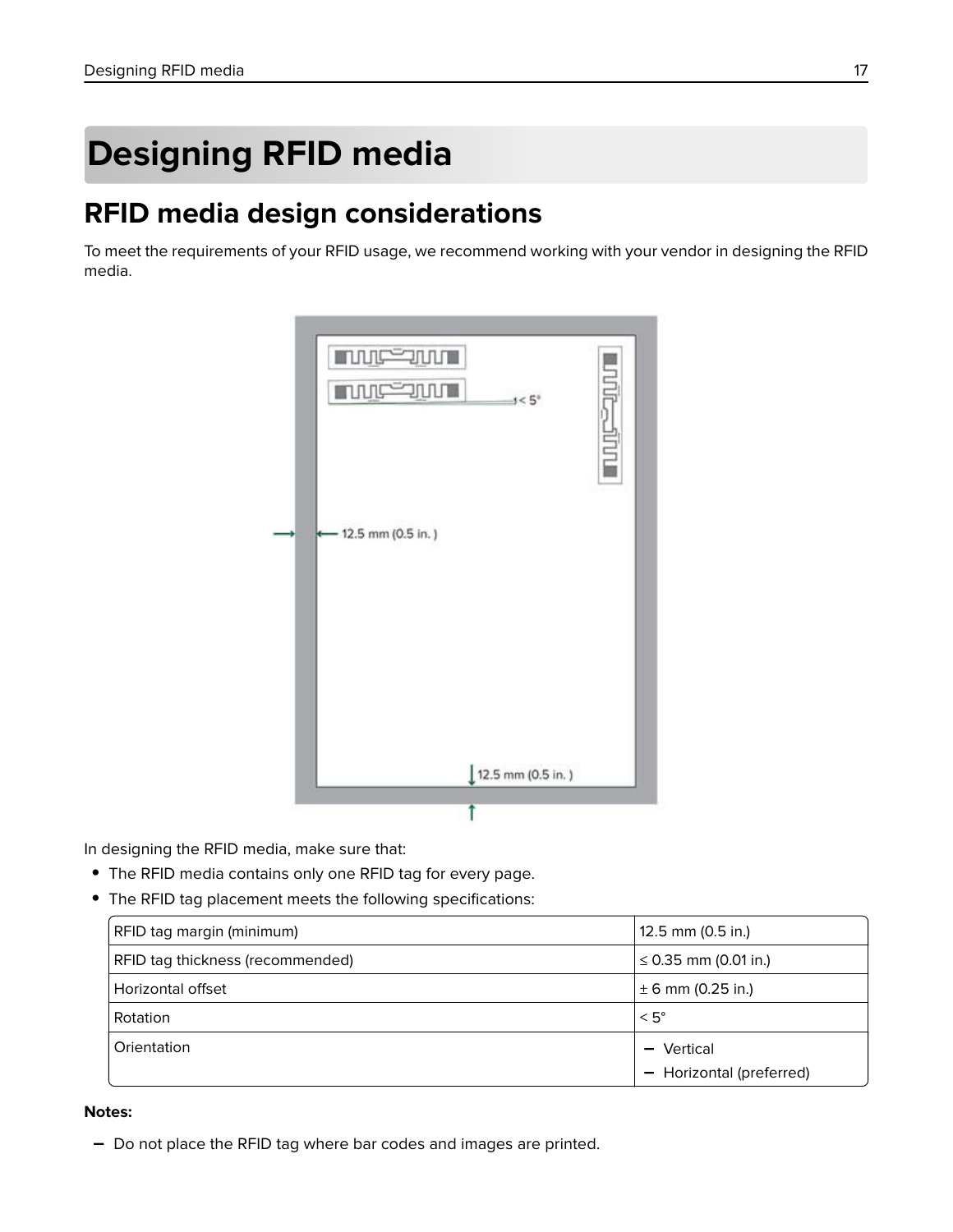- <span id="page-17-0"></span>**–** If applicable, the RFID tag is placed at the back of the printable side of the RFID media.
- **–** We recommend designing the form so that the RFID tag is placed toward the back of the tray when the media is loaded.
- **–** We recommend preprinting the loading instructions in the margins of the media to help operators load the media properly.

## **RFID media compatibility**

The RFID media is a base specialty media with an RFID tag attached to it.

Lexmark RFID printers support a wide range of media types and sizes, including different types of RFID tags. We recommend working with your vendor in designing the RFID media.

#### **RFID tag compatibility**

**Note:** Near‑field‑only RFID tags are not supported.

Use the RFID option to program far-field or a combination of far-field and near-field tags that support EPC Gen2 (ISO 18000‑6C) standard. The option can program tags from 16 to 496 bits of EPC memory in 16‑bit increments.

The following are examples of compatible tags:

- **•** Alien Technology ALN‑9630 Squiglette
- **•** Avery Dennison AD‑227
- **•** SMARTRAC DogBone
- **•** SMARTRAC Frog
- **•** eAgile GullWing
- **•** RFID tags based on Impinj Monza 4/5/6, Alien Higgs, or other chipsets compatible with the EPC Gen2 standard

We recommend selecting a tag that meets the requirements of the RFID usage, and then testing it for compatibility with the printer.

#### **Base specialty media**

For a complete list of supported paper sizes and types, see the Paper and Specialty Media Guide for your printer.

| <b>Paper size</b> | <b>Dimensions</b>                           |
|-------------------|---------------------------------------------|
| A6                | $105 \times 148$ mm $(4.1 \times 5.8$ in.)  |
| A5                | $148 \times 210$ mm (8.3 x 5.8 in.)         |
| A4                | $210 \times 297$ mm (8.3 x 11.7 in.)        |
| Executive         | 184.2 x 266.7 mm (7.3 x 10.5 in.)           |
| Folio             | $215.9 \times 330.2$ mm (8.5 x 13 in.)      |
| JIS B5            | $182 \times 257$ mm (7.2 $\times$ 10.1 in.) |
| Legal             | 215.9 x 355.6 mm (8.5 x 14 in.)             |

#### **Supported paper sizes and their dimensions**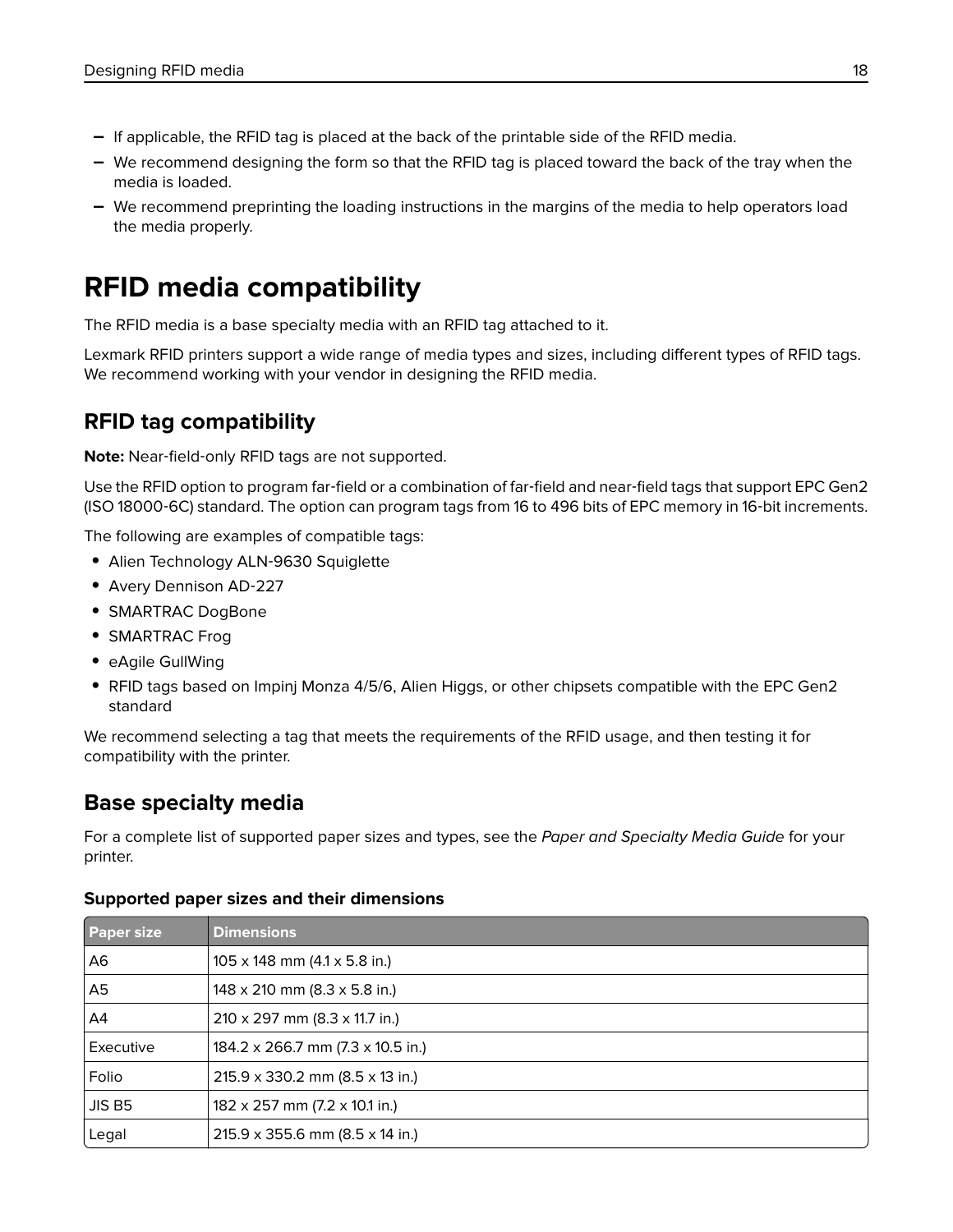| <b>Paper size</b> | <b>Dimensions</b>                                                  |
|-------------------|--------------------------------------------------------------------|
| Letter            | $215.9 \times 279.4 \text{ mm}$ (8.5 x 11 in.)                     |
| Oficio            | $215.9 \times 340$ mm (8.5 x 13.4 in.)                             |
| Statement         | $139.7 \times 215.9$ mm (5.5 x 8.5 in.)                            |
| Universal         | 105 x 148 mm to 215.9 x 355.6 mm (4.13 x 5.83 in. to 8.5 x 14 in.) |

#### **Supported RFID media**

- **•** Card stock
- **•** Envelope
- **•** Plain paper
- **•** Polyester
- **•** Vinyl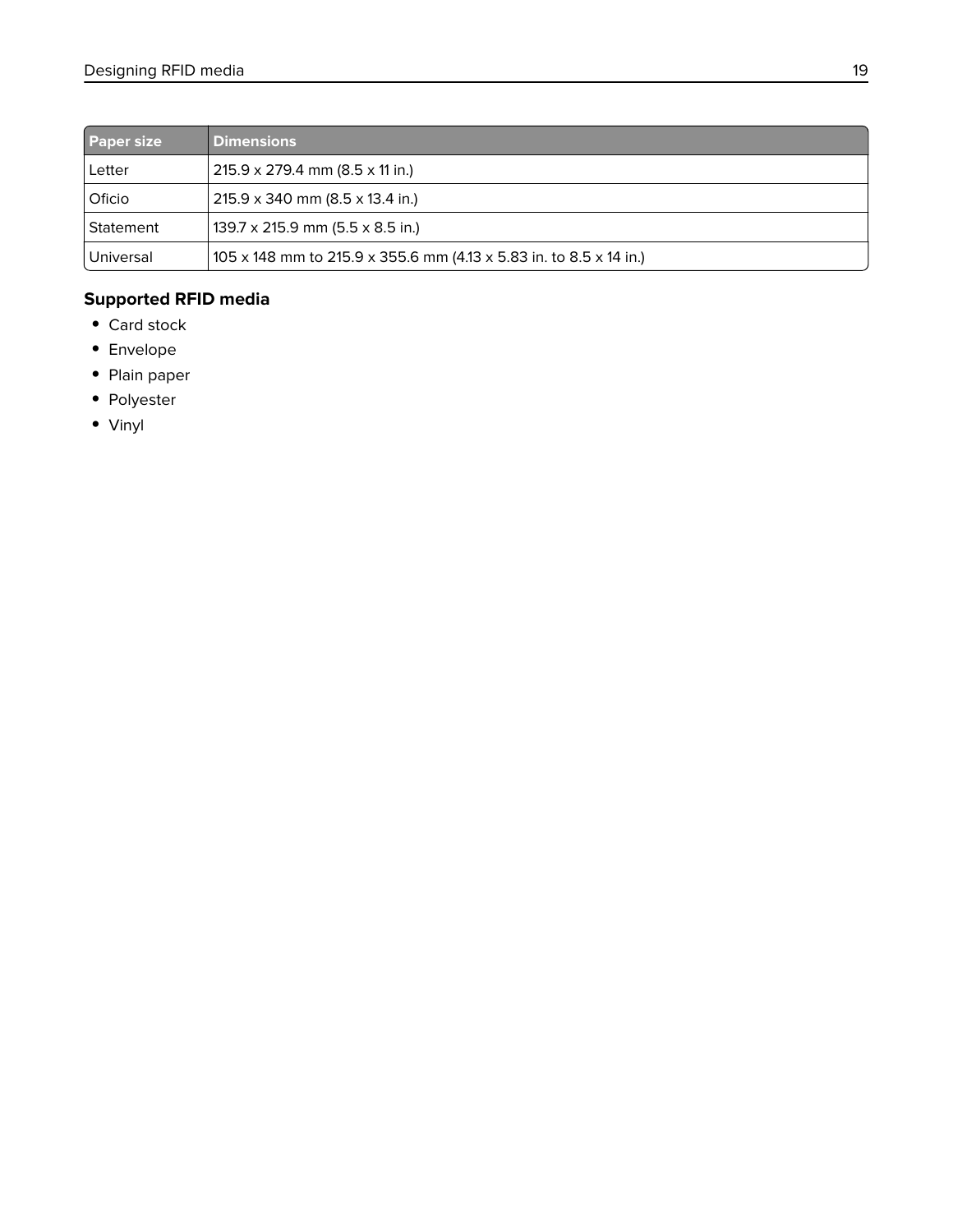## <span id="page-19-0"></span>**Loading RFID media**

## **Setting the size and type of the RFID media**

**1** From the home screen, navigate to:

**Settings** > **Paper** > **Tray Configuration** > **Paper Size/Type** > select a paper source

**2** Set the size and type of the RFID media.

## **Loading media trays**

**CAUTION—TIPPING HAZARD:** To reduce the risk of equipment instability, load each tray separately. Keep all other trays closed until needed.

**1** Remove the tray.

**Note:** To avoid jams, do not remove trays while the printer is busy.



**2** Adjust the guides to match the size of the RFID media that you are loading.

**Note:** Use the indicators on the bottom of the tray to position the guides.



**3** Load the media stack with the printable side faceup.

The capacity of the media tray is up to 200 sheets. To maximize the capacity, make sure that:

- **•** The media weight is 75 g/m<sup>²</sup> (20 lb).
- **•** The RFID tag thickness is not more than 0.35 mm (0.01 in.).
- **•** The RFID tag is placed toward the back of the tray.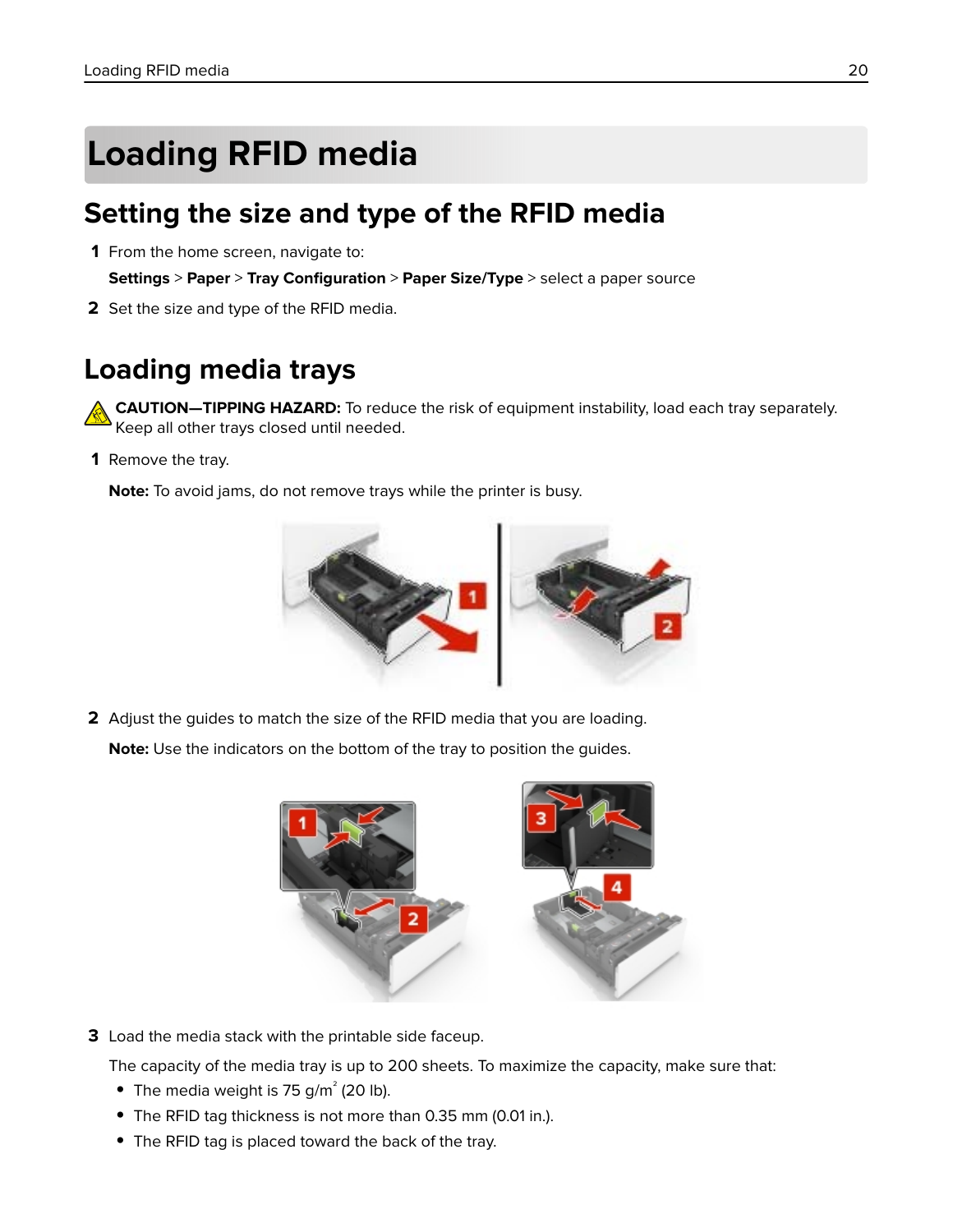#### **Notes:**

- **•** Do not slide the RFID media into the tray.
- **•** The RFID tag can cause uneven stacking. To avoid paper jams, make sure that no portion of the stack height exceeds the mark as shown in the following graphic:



- **4** Insert the tray.
- **5** If necessary, set the media size and type to match the RFID media loaded in the tray.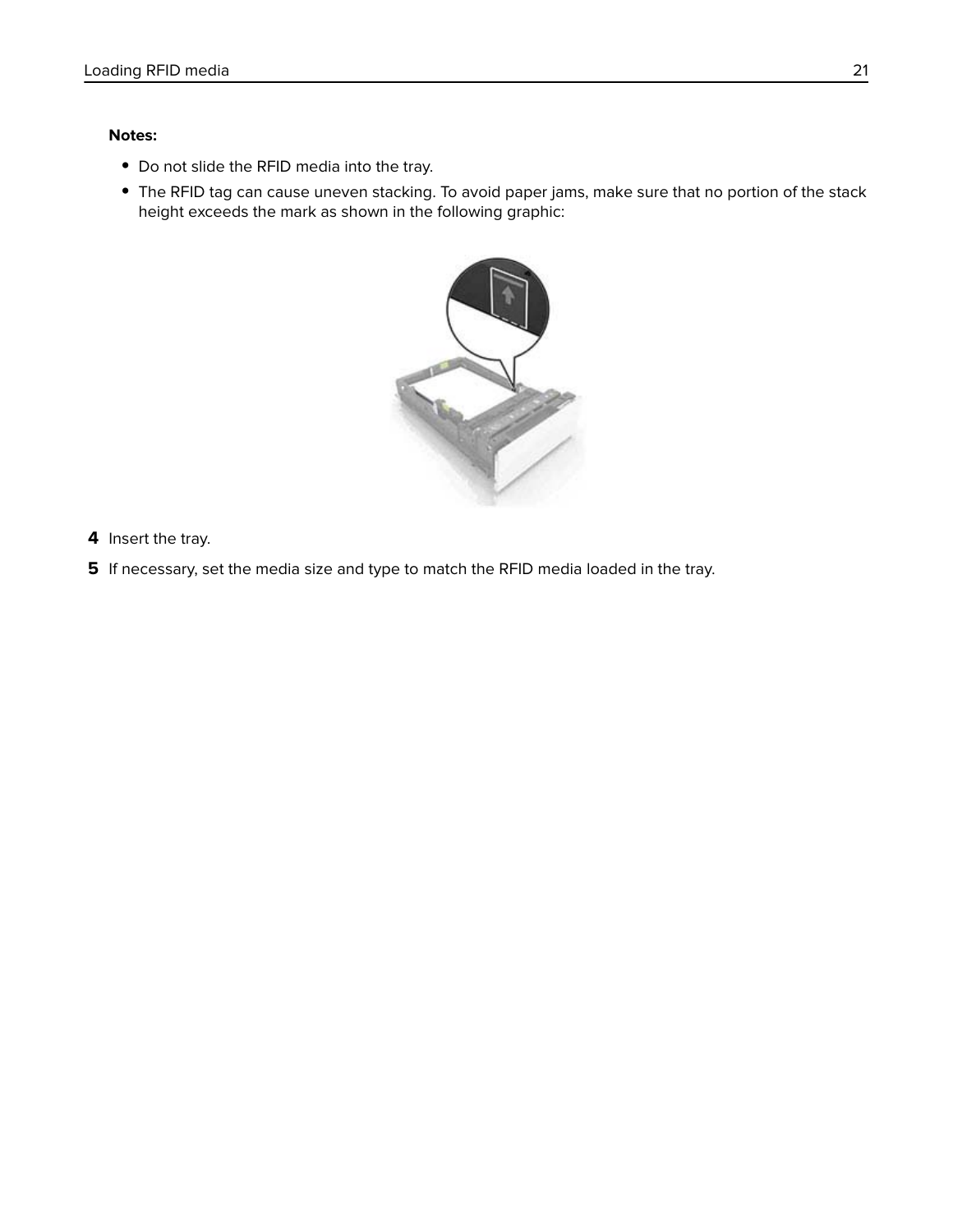## <span id="page-21-0"></span>**Verifying RFID printer setup**

Before you encode the tags and print the forms, make sure that:

| $\Box$ The RFID option is installed correctly.                    |
|-------------------------------------------------------------------|
| - The RFID option is installed below the standard 550-sheet tray. |

**–** The RFID option is installed above the media tray.

**Note:** For more information, see ["Installing the RFID option" on page 9.](#page-8-0)

- $\Box$  The RFID option is connected to the rear USB port of the printer.
- $\Box$  The RFID-enabled firmware is installed correctly.
	- **1** From the Embedded Web Server, click **Settings** > **Reports** > **Device** > **Device Information**.
	- **2** From the CALSTAT section, look for Engine, and then check its value. The value must be **CB. 040.E015RFID**. If the value is incorrect, then install the RFID‑enabled firmware. For more information, see [step 9 on page 10](#page-9-0).
- $\Box$  If you encode RFID tags using Forms Composer, then make sure that the Forms and Bar Code Card is installed correctly. For more information, see ["Installing the Forms and Bar Code Card" on page 11](#page-10-0).

 $\Box$  If you encode RFID tags using PCL data stream, then make sure that you have installed the special-release version of the Lexmark Universal Print Diver PCL 5 emulation. For more information, see ["Installing the](#page-9-0) [print driver" on page 10.](#page-9-0)

 $\Box$  You have tested the compatibility of the RFID media with the printer.

- **1** Load the RFID media with the RFID tag facedown. Make sure that the RFID tag is placed toward the back of the tray.
- **2** Insert the flash drive that came with the RFID option package.
- **3** From the display, touch **LexmarkRFID\_Testfile.pdfa**.
- **4** Touch **Print**.
- **5** Using an RFID reader, scan the tag on the RFID media. If the RFID reader shows **ASCII LexCS725RFID** or **HEX 4c 65 78 43 53 37 32 35 52 46 49 44**, then the RFID media is compatible with the printer.
- $\Box$  The RFID media are loaded properly in the media tray. For more information, see ["Loading media trays"](#page-19-0) [on page 20](#page-19-0).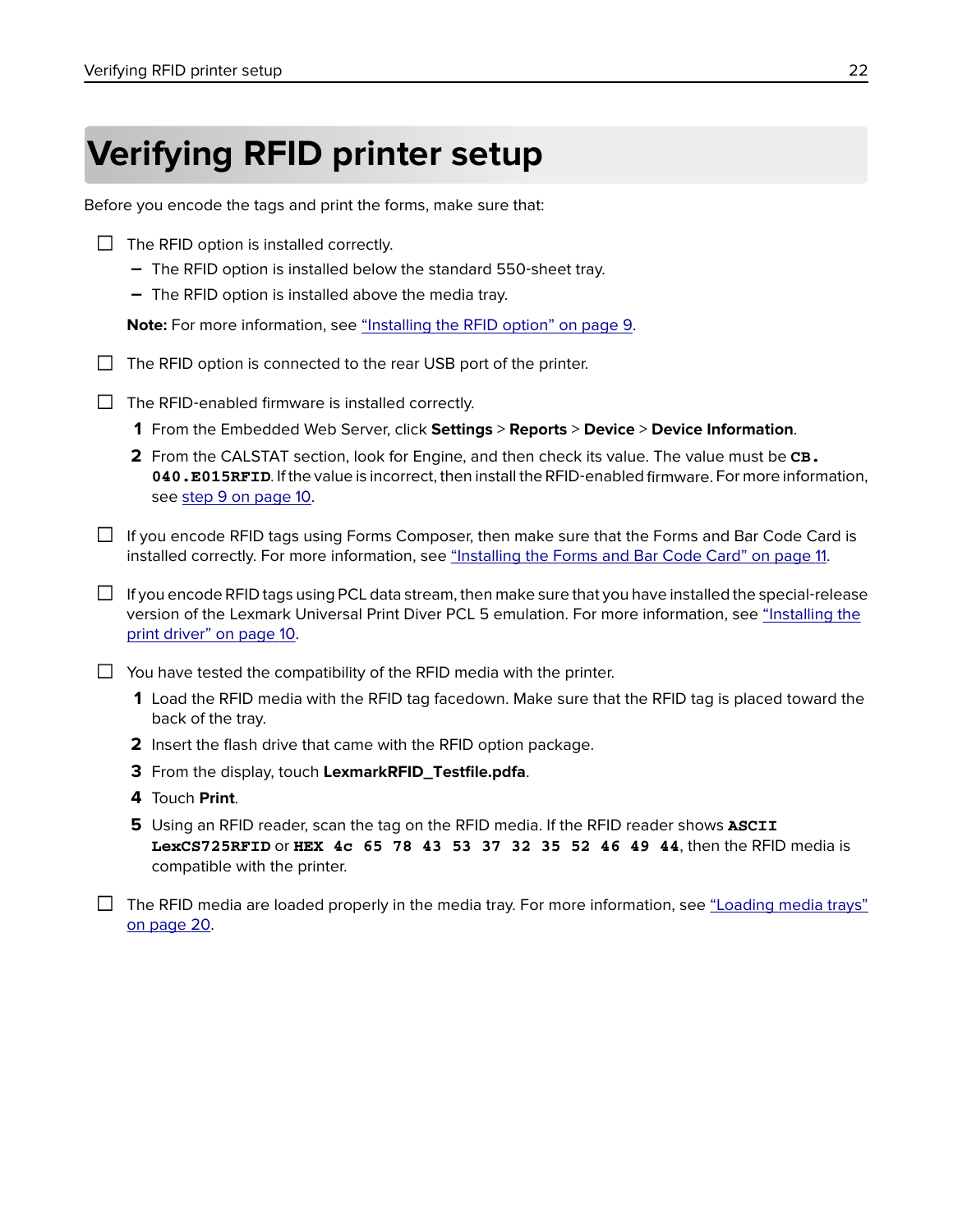## <span id="page-22-0"></span>**Encoding RFID tags and printing forms**

The RFID tag command contains the RFID data to be encoded in the RFID tag. It also includes setup parameters, such as tag location, read-or-write capability for the programming module, and password protection.

To send the form and the RFID tag command to the printer, use any of the following:

- **•** PDF document
- **•** PCL data stream
- **•** Lexmark Forms Composer

## **RFID Tag Command Generator**

**Note:** For more information, see the RFID Tag Command Generator User's Guide.

The RFID Tag Command Generator is a command-line utility that is used to do the following:

- **•** Insert a tag command into a PDF document.
- **•** Generate a tag command for PCL data stream or Lexmark Forms Composer.
- **•** Generate a parameter file to automate the PDF or PCL insertion process.
- **•** Define the following setup parameters for each RFID tag:
	- **–** RFID data
	- **–** Memory bank
	- **–** Tag location
	- **–** Read or write capability for the programming module
	- **–** Source tray
	- **–** Output file name
	- **–** Media type and size

To download the utility and the RFID Tag Command Generator User's Guide, go to **<http://support.lexmark.com>**.

### **Encoding RFID tags using PDF documents**

The built-in PDF interpreter in Lexmark printers processes and prints PDF documents without a print driver. The RFID printer uses this feature to encode RFID tags when printing PDF documents.

#### **Inserting the tag command into the PDF document**

- **1** Using any application that supports the ISO 32000‑1:2008 standard, create a PDF document.
- **2** Using the RFID Tag Command Generator, insert the tag command into the PDF document.

**Note:** For multiple-page documents, we recommend inserting the tag command on the first page.

For example, to add the RFID data and rename a PDF document by appending **RFID** to the file name, the command line is:

#### **RFIDTagGen -i** *INV12345.pdf* **-o** *INV2345RFID.pdf* **-jf** *parameters.json* **-d** *12345*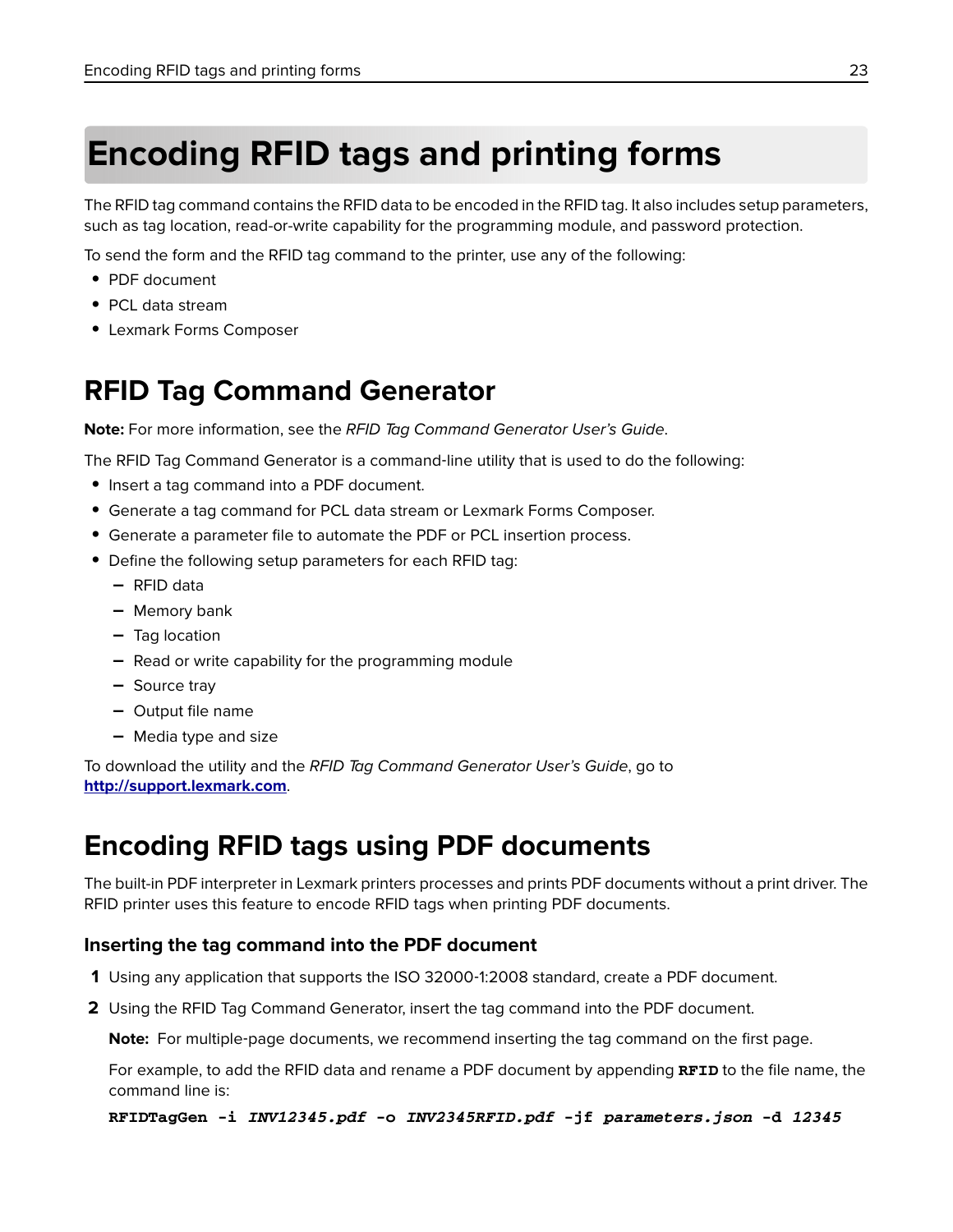<span id="page-23-0"></span>where:

- **•** *INV12345.pdf* is the original PDF document.
- **•** *INV2345RFID.pdf* is the updated PDF document.
- **•** *12345* is the variable data in the file name.
- **parameters. json** is the file that contains the setup parameters, such as tag location, read-and-write capability for the programming module, and password settings.

For more information, see the RFID Tag Command Generator User's Guide.

**3** Send the updated PDF document to the printer.

#### **Notes:**

- **•** Do not print the updated PDF document using a print driver. The driver converts the document into a PCL or PostScript<sup>®</sup> file and removes the tag command.
- **•** The updated PDF document is compatible with all standard PDF readers and printers. Only Lexmark RFID printers can process the RFID tag command.
- **•** Other printers print the document and ignore the RFID tag command.

## **Encoding RFID tags using PCL data stream**

When the print driver receives a print job, it interprets the characters in Segoe Print font as an RFID tag command. The tag command must be included on the first page of the document.

Before you begin, make sure that:

- **•** You have installed the special‑release version of the Lexmark Universal Print Driver PCL 5 emulation. For more information, see ["Installing the print driver" on page 10.](#page-9-0)
- The printer is connected to your computer using the special-release version of the print driver.
- **•** The Segoe Print font is installed in your computer.
- **•** You have downloaded the RFID Tag Command Generator. To download the utility, go to **<http://support.lexmark.com>**.

#### **Data search and replace**

Only the data portion of the tag command changes between print jobs. The portion that contains the setup parameters, such as memory bank, passwords, tag location, and source tray, is static.

To avoid the frequent use of the RFID Tag Command Generator, search the data from the tag command, and then replace it.

**1** Using the RFID Tag Command Generator, create an RFID tag command. Make sure that the values for the setup parameters are set.

For example, you may convert the following command line into a tag command:

#### **RFIDTagGen** ‑**hex** ‑**d** *009590860000000000248611* ‑*xpos 260* ‑*ypos 108* ‑*source 3* ‑**gen\_tc** where:

- **•** *009590860000000000248611* is the tag data.
- *\*xpos 260* is the vertical position of the RFID tag and its value in millimeters.
- **•** ‑*ypos 108* is the horizontal position of the RFID tag and its value in millimeters.
- **•** ‑*source 3* is the input tray source.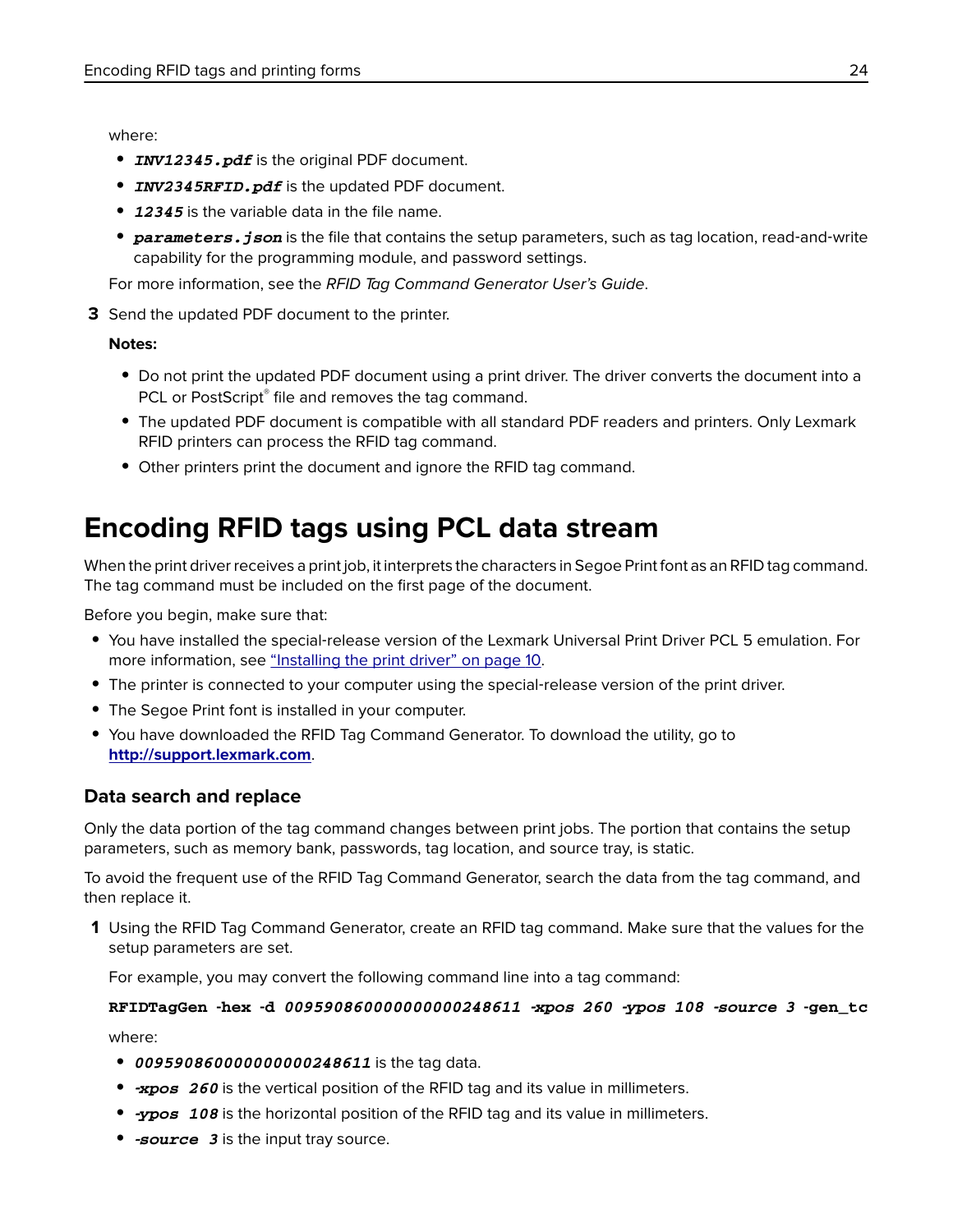<span id="page-24-0"></span>The resulting tag command is **E080104006c005700206960***009590860000000000248611*, where *009590860000000000248611* is the tag data.

For more information, see the RFID Tag Command Generator User's Guide.

- **2** If necessary, replace the tag data with information that is specific to your print job.
- **3** Insert the tag command on the first page of the form or document.

Make sure that:

- **•** The font used for the tag command is Segoe Print.
- **•** There is no other text in the document that uses the Segoe Print font.
- **•** There is only one tag command for each print job.
- **•** The tag command string does not include any paragraph or character format, such as bold or italic.
- **•** The tag command string is not placed inside tables or other object formats.

**4** Save the document, and then print it.

#### **Notes:**

- **•** Only the characters in Segoe Print font that appear on the front page of the document are recognized as a tag command.
- **•** The print driver assumes that the data in Segoe Print font is a properly formatted tag command.
- **•** The print driver ignores any succeeding use of the Segoe Print font in the print job. Succeeding characters in Segoe Print font are not printed or interpreted as a tag command.
- **•** The print driver converts all the characters in Segoe Print font into a tag command payload without considering the length. The payload buffer size limit is 16KB.

## **Encoding RFID tags using Forms Composer**

The Forms and Bar Code Card lets you store electronic forms in the printer, and then merge them with the variable data from the host computer.

#### **Programming RFID Tags**

The tag command is a combination of static parameters and variable data. The static parameter can be embedded directly into the form. You can also assign a form variable for the variable data of the tag command.

For example, *A00005700206960RFID\_TagData*, where *A00005700206960* is the static parameter value and *RFID\_TagData* is the form variable.

For more information, see the "Working with forms" training course in the Forms Composer package.

#### **Adding the RFID data into the form**

The form is compiled and stored in the printer. If you send the variable data to the printer, then the Forms and Bar Code Card merges the data with the form using the activation conditions. The activation conditions let you select the correct form.

**1** Create a form using Forms Composer.

**Note:** For more information, see the Lexmark Forms Composer Help.

**2** Click **File** > **Properties** > **Page** > **RFID Media** > **Properties**.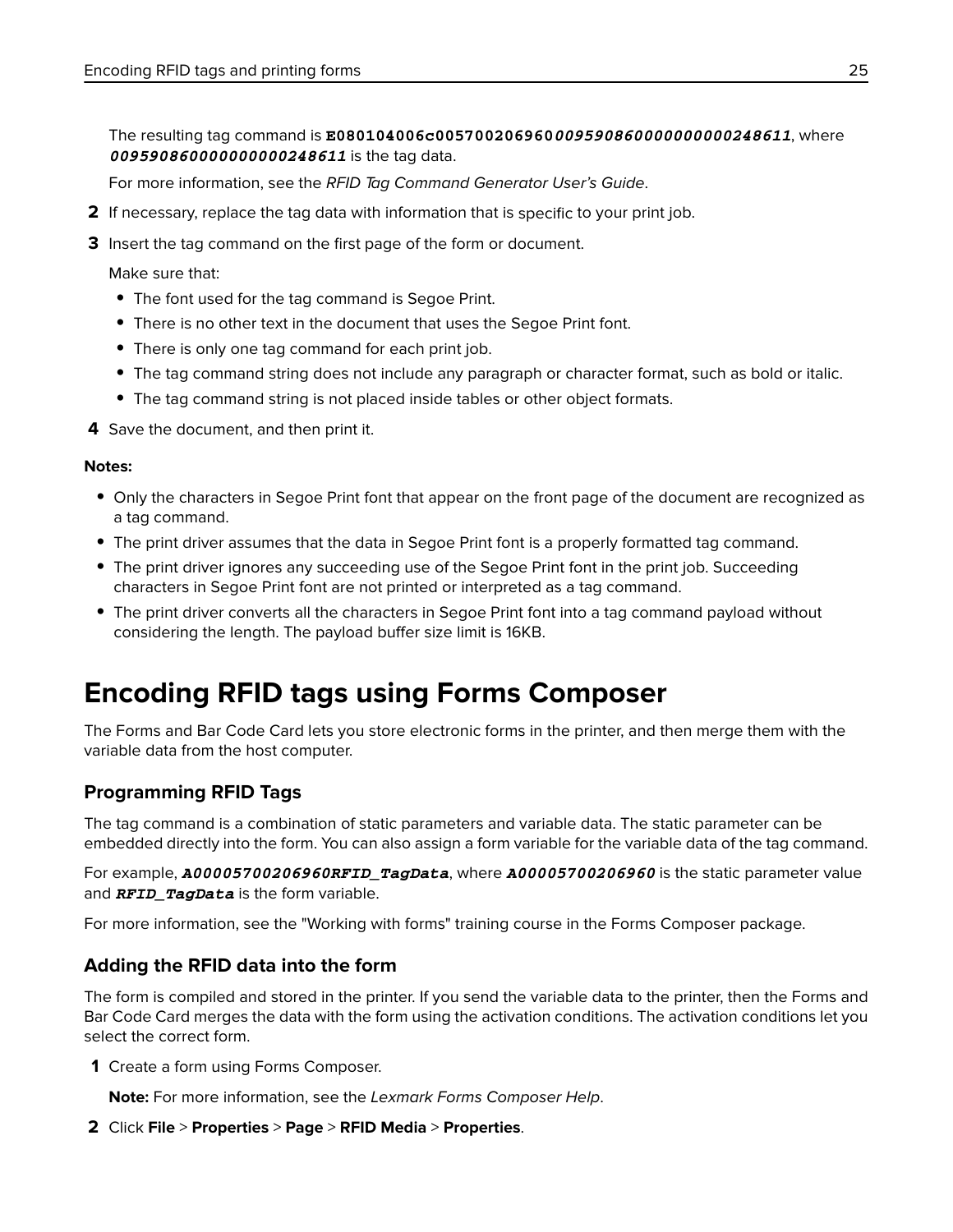- **3** In the drop-down menu, select a field map file.
- **4** Change the RFID variable data for the RFID tag.
	- **a** Click the expression table cell.
	- **b** Click  $\lfloor \frac{m}{2} \rfloor$  to open the Edit RFID Expression dialog box.
	- **c** Type the static parameter value, and then click **Insert Variable**.
	- **d** Select a variable name, and then set the value.
	- **e** If necessary, select **Trim Lines Left** or **Trim Lines Right**.
	- **f** In the Insert Variable dialog box, click **OK**.
	- **g** In the Edit RFID Expression dialog box, click **OK**.
- **5** Click **OK**.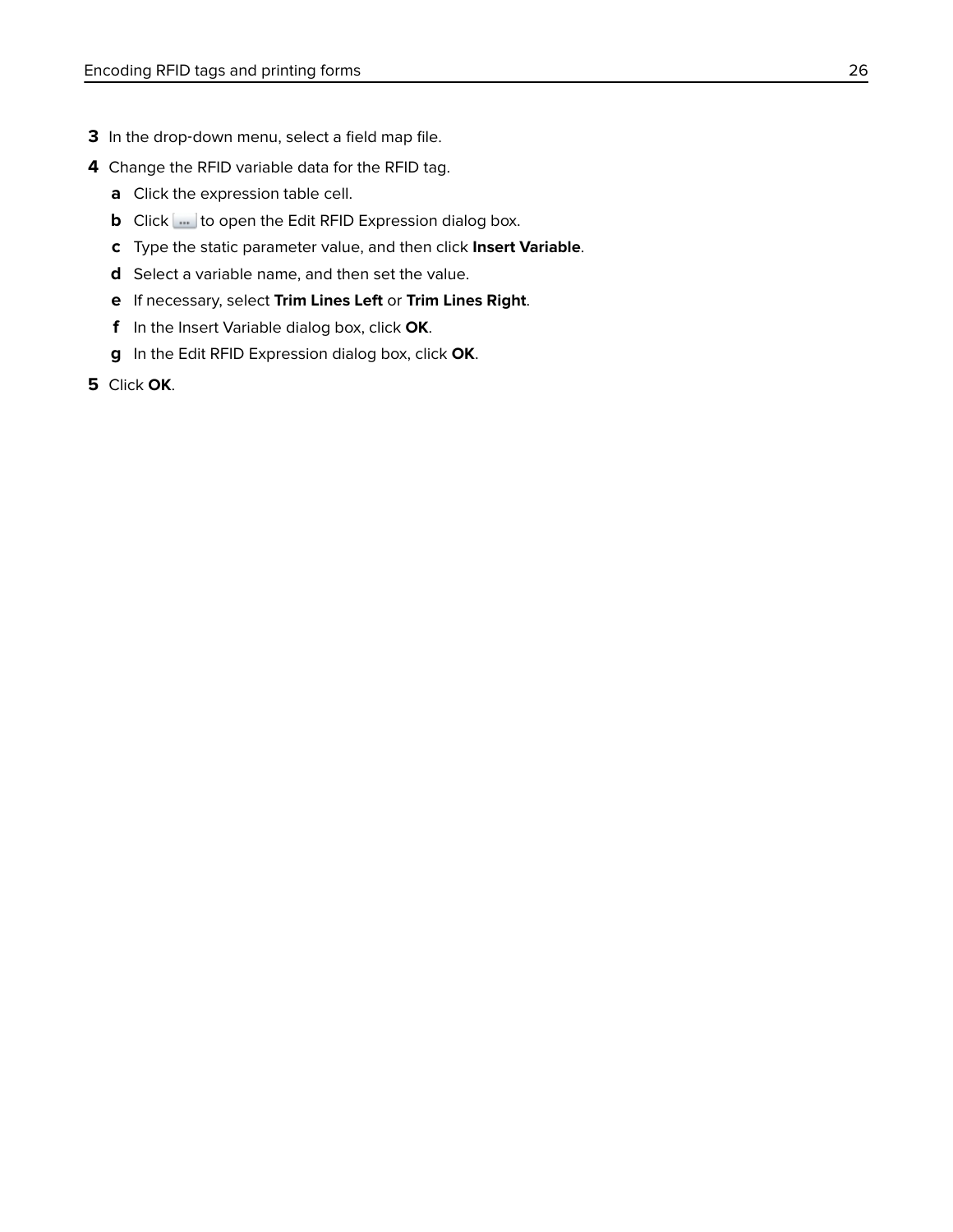## <span id="page-26-0"></span>**Understanding printer messages**

## **RFID media and tag command errors**

If the printer detects a problem with either the RFID media or the tag command, then it shows an error message on the printer display.

#### **RFID media error and its description**

| <b>Error code</b> |                                                 |
|-------------------|-------------------------------------------------|
| 44.01             | The printer cannot encode data in the RFID tag. |

#### **Tag command errors and their descriptions**

| <b>Error code</b> | <b>Description</b>                                                                    |
|-------------------|---------------------------------------------------------------------------------------|
| 44.11             | The RFID option detects a tag command syntax error.                                   |
| 44.12             | The RFID option cannot find the data.                                                 |
| 44.13             | The RFID option detects an extra data.                                                |
| 44.14             | The tag command argument is invalid.                                                  |
| 44.15             | The tag command format is invalid.                                                    |
| 44.16             | The tag command format is not supported.                                              |
| 44.17             | The RFID option detects illegal characters in the tag command.                        |
| 44.18             | The operation code is invalid.                                                        |
| 44.19             | The operation code is not supported.                                                  |
| 44.20             | The protocol is invalid.                                                              |
| 44.21             | The protocol is not supported.                                                        |
| 44.22             | The RFID option detects an invalid operation.                                         |
| 44.23             | The RFID tag length included in the tag command does not match the actual tag length. |
| 44.24             | The RFID data is invalid.                                                             |
| 44.25             | The label or data stream contains more than one tag command.                          |
| 44.26             | The tag field value is less than the required value.                                  |
| 44.27             | The special application code is not supported.                                        |
| 44.28             | The custom power value is invalid.                                                    |
| 44.29             | The RFID option detects a feature that is not supported.                              |
| 44.36             | The RFID tag position is invalid.                                                     |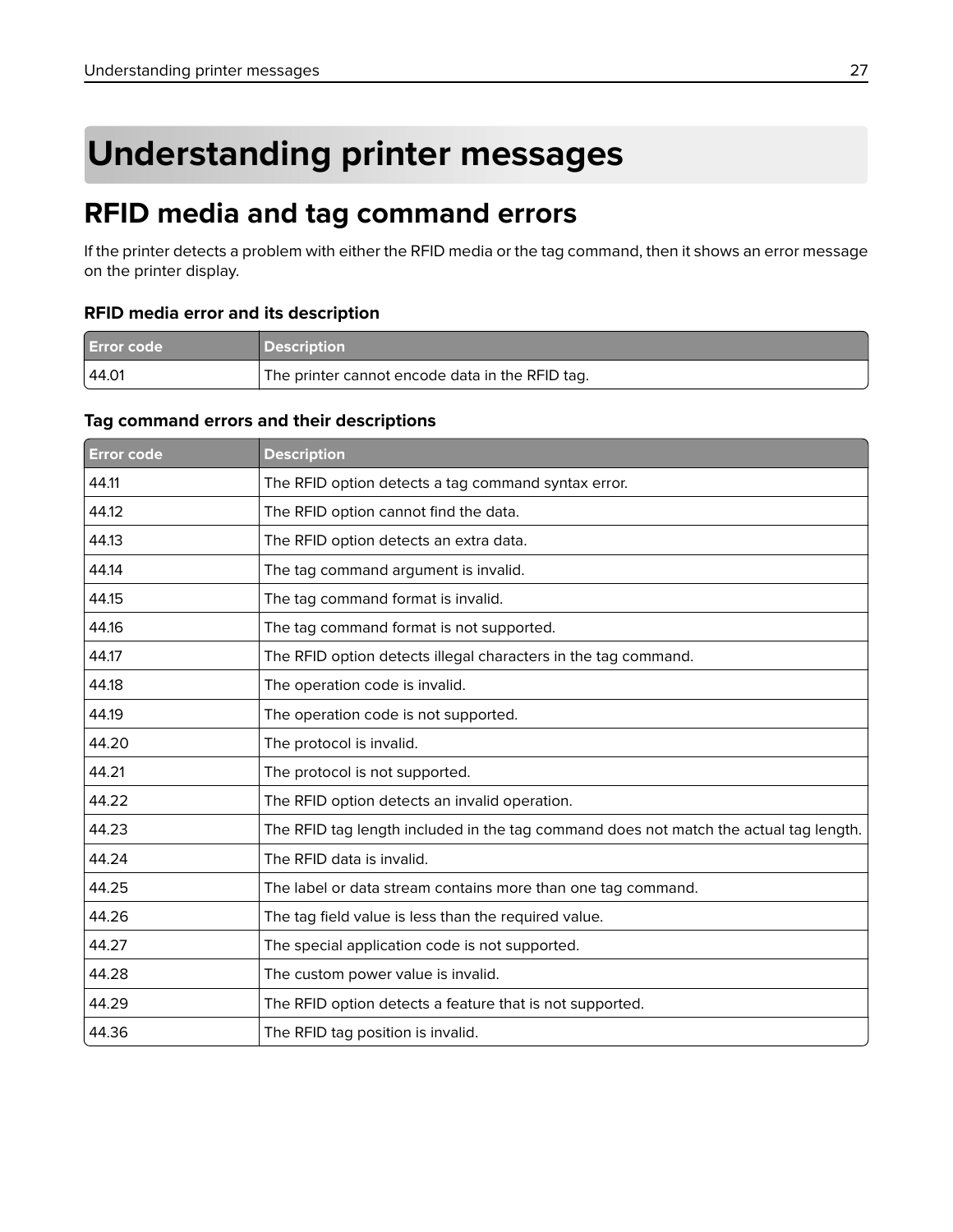## <span id="page-27-0"></span>**Input configuration and RFID option errors**

If the printer detects an RFID option error or hardware failure, then it shows an error message on the printer display.

#### **Input configuration error and its description**

| <b>Error Code</b> | <b>Description</b>                                                                                                            |  |
|-------------------|-------------------------------------------------------------------------------------------------------------------------------|--|
| 58                | • The RFID option is defective or is not installed correctly.<br>• The media tray is defective or is not installed correctly. |  |
|                   | • The number of installed media trays exceeds the maximum supported trays.<br><b>Notes:</b>                                   |  |
|                   | - Lexmark CS725R printer supports up to three media trays.<br>- Lexmark CX725R MFP supports up to two media trays.            |  |

#### **RFID option errors and their descriptions**

| <b>Error code</b> | <b>Description</b>                                                |
|-------------------|-------------------------------------------------------------------|
| 985.01            | The printer performs a routine RFID check.                        |
| 985.02            | The RFID option cannot connect to the serial port.                |
| 985.03            | The printer cannot connect to the RFID option.                    |
| 985.04            | The communication between the printer and the radio is distorted. |
| 985.05            | An internal error in the RFID option occurs.                      |
| 985.06            | The antenna does not send a response.                             |
| 985.07            | The antenna is disconnected.                                      |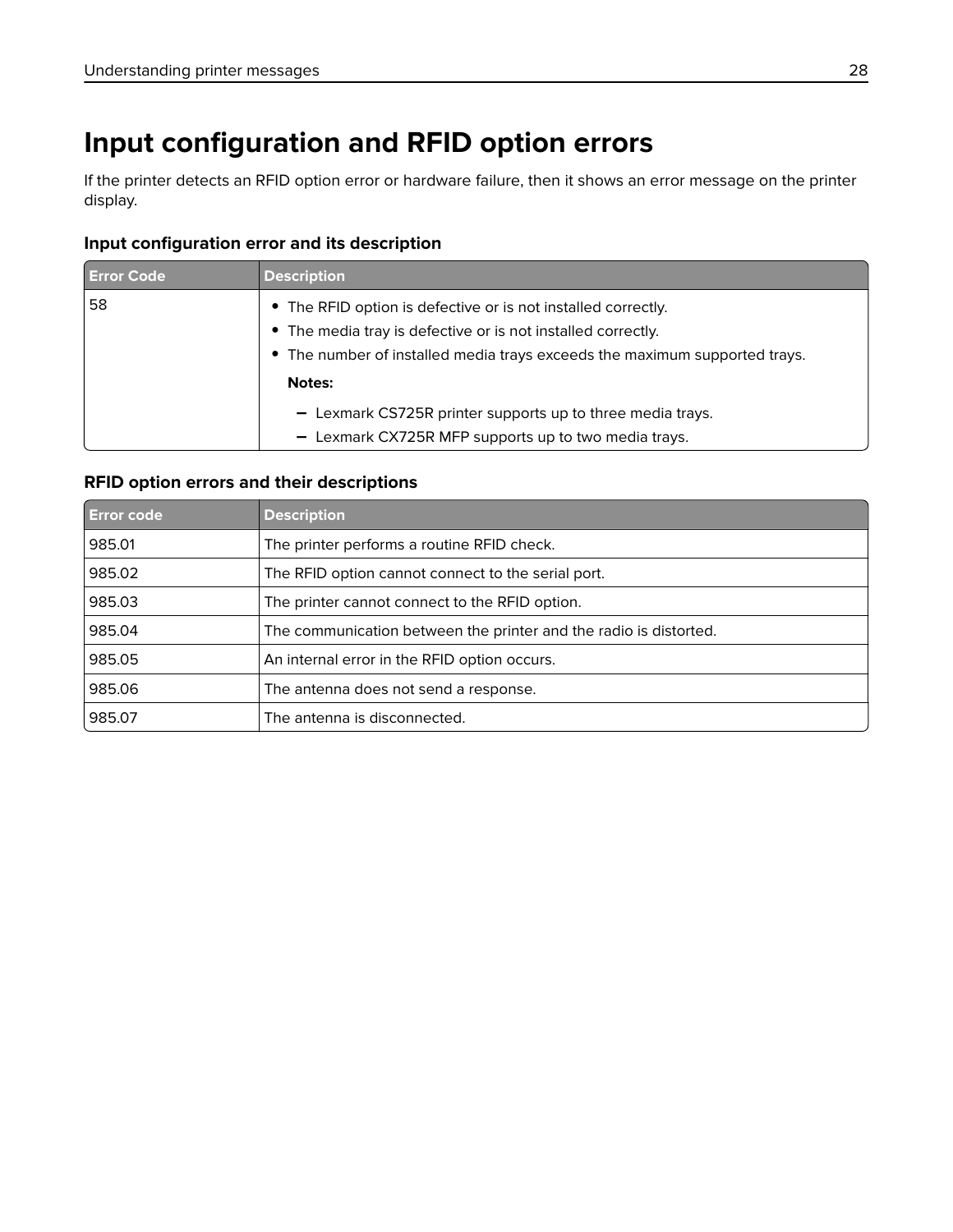## <span id="page-28-0"></span>**Troubleshooting**

### **Printer is not working or is unresponsive**

Try one or more of the following:

**Make sure that the power cord is plugged into the printer and a properly grounded electrical outlet**

**Make sure that the electrical outlet is turned on when connected to a switch or breaker**

**Make sure that the printer is not plugged into any surge protectors, uninterrupted power supplies, or extension cords**

**Make sure that the printer cable is attached securely to the printer and the host computer, print server, or other network device**

**Make sure that all options are installed correctly**

**Make sure that the print driver settings are configured correctly**

#### **Restart the printer**

Turn off the printer, wait for about 10 seconds, and then turn on the printer.

## **Printer shows error 44.01 or RFID media error**

Error 44.01 indicates that the printer failed to encode an RFID tag.

**Note:** The Lexmark CS725R printer or CX725R MFP runs on a special-release version of the Universal Print Driver PCL 5 emulation. Do not update the firmware. Updating the firmware disables the RFID function. If a firmware update is necessary, then contact your Lexmark representative.

Try one or more of the following:

#### **Make sure that you are printing on the correct RFID media**

For more information, see ["Designing RFID media" on page 17](#page-16-0).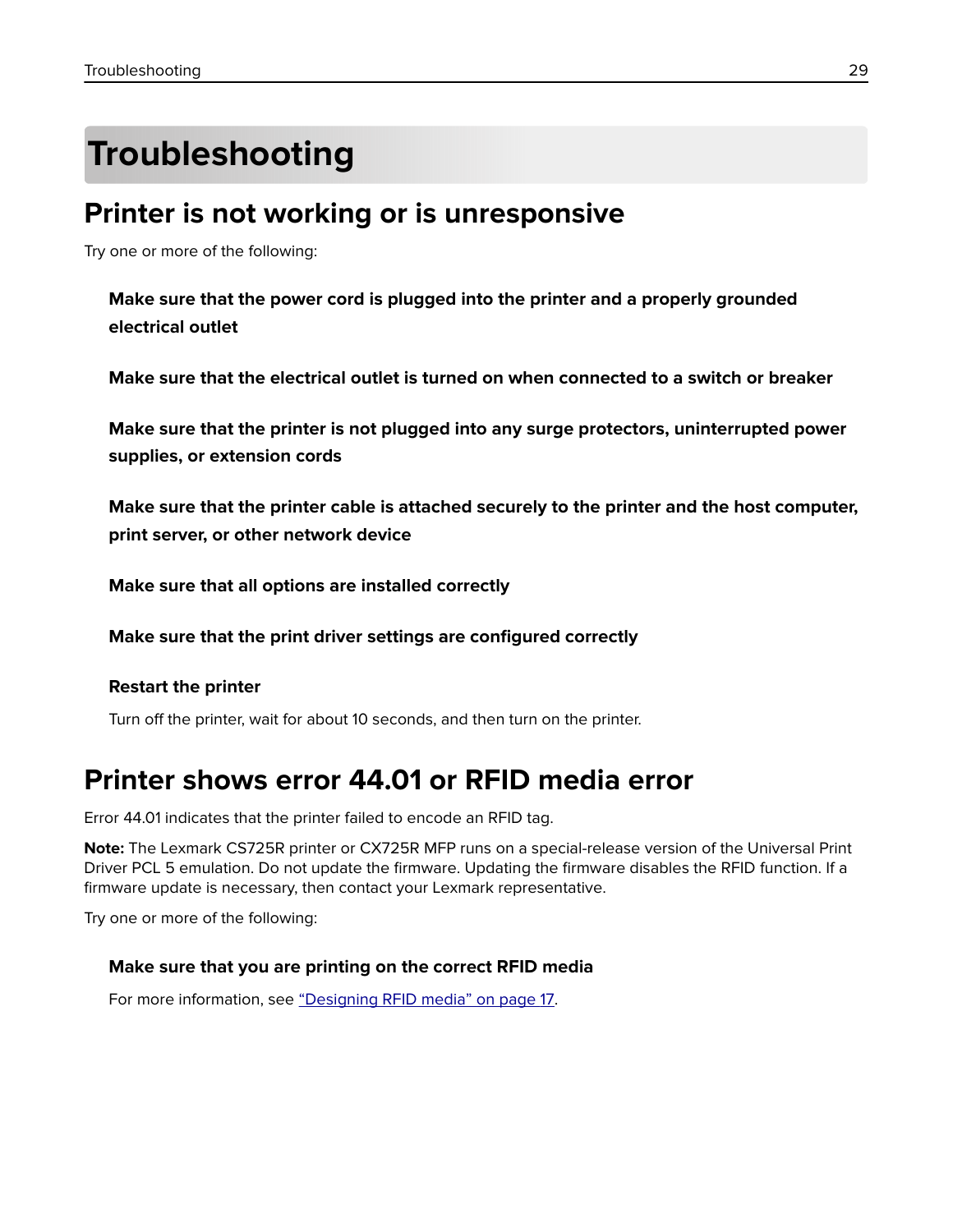#### <span id="page-29-0"></span>**Make sure that the RFID media has an RFID tag attached**

#### **Make sure that the RFID media is loaded correctly**

- **•** Load the RFID media in the tray that is installed below the RFID option.
- **•** Depending on your RFID media design, load the RFID media so that the tag orientation meets your specification.

#### **Make sure that the print driver settings are configured to use the correct tray**

The paper source setting in the print driver must match the paper source setting in the printer.

#### **Make sure that the Retry Count setting is greater than zero**

From the Embedded Web Server, click **Settings** > **RFID** > **Retry Count**.

#### **Contact your Lexmark representative**

## **Printer shows error 44.xx or tag command error**

The error indicates a problem with the incoming print job. Each 44.xx error points to specific issue with the RFID tag command in the print job. For more information on tag command errors and their descriptions, see ["RFID](#page-26-0) [media and tag command errors" on page 27.](#page-26-0)

Try one or more of the following:

#### **Make sure that the tag command is programmed correctly**

For more information, see the RFID Tag Command Generator Administrator's Guide.

#### **Contact your Lexmark representative**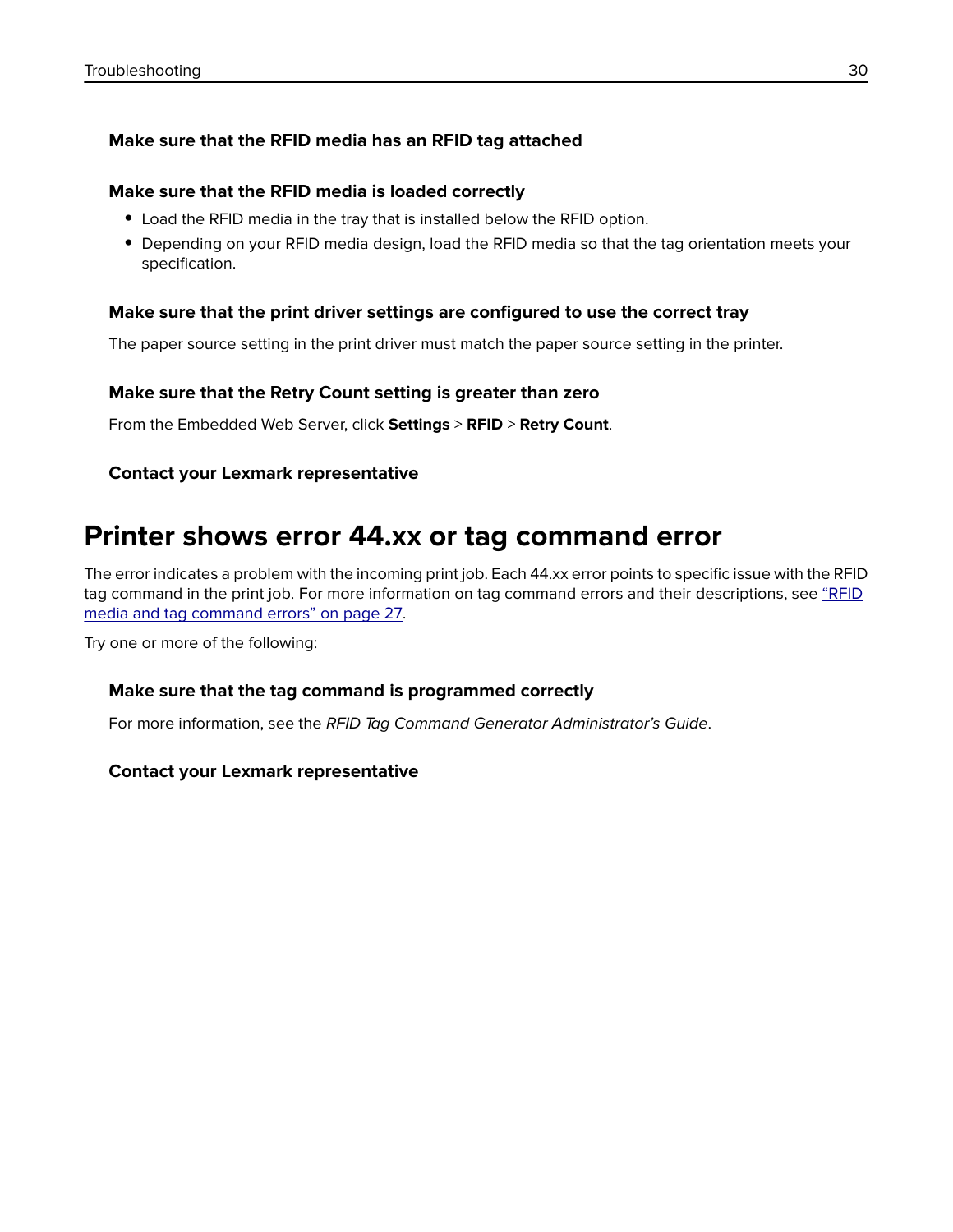## <span id="page-30-0"></span>**Printer shows error 58 or input configuration error**

Error 58 indicates that the RFID option has been installed in a wrong position. A problem in the RFID option or media tray may also result in error 58.

Try one or more of the following:

#### **Make sure that the RFID option is installed correctly**





The RFID option must be installed below the standard 550‑sheet tray and above the media tray. For more information, see ["Installing the RFID option" on page 9](#page-8-0).

#### **Make sure that the number of trays installed below the RFID option is correct**

- **•** Lexmark CS725R printer supports up to three media trays.
- **•** Lexmark CX725R MFP supports up to two media trays.

#### **Replace either the media tray or the RFID option**

- **1** Check the cause of the error. Do the following:
	- **a** Remove the media trays from the printer.
	- **b** Without unplugging the RFID option USB cable from the printer, remove the RFID option.
	- **c** Install the RFID option, and then install the media tray.
- **2** If the error persists after installing the RFID option, then replace the RFID option.
- **3** If the error persists after installing the media tray, then replace the media tray.

#### **Contact your Lexmark representative**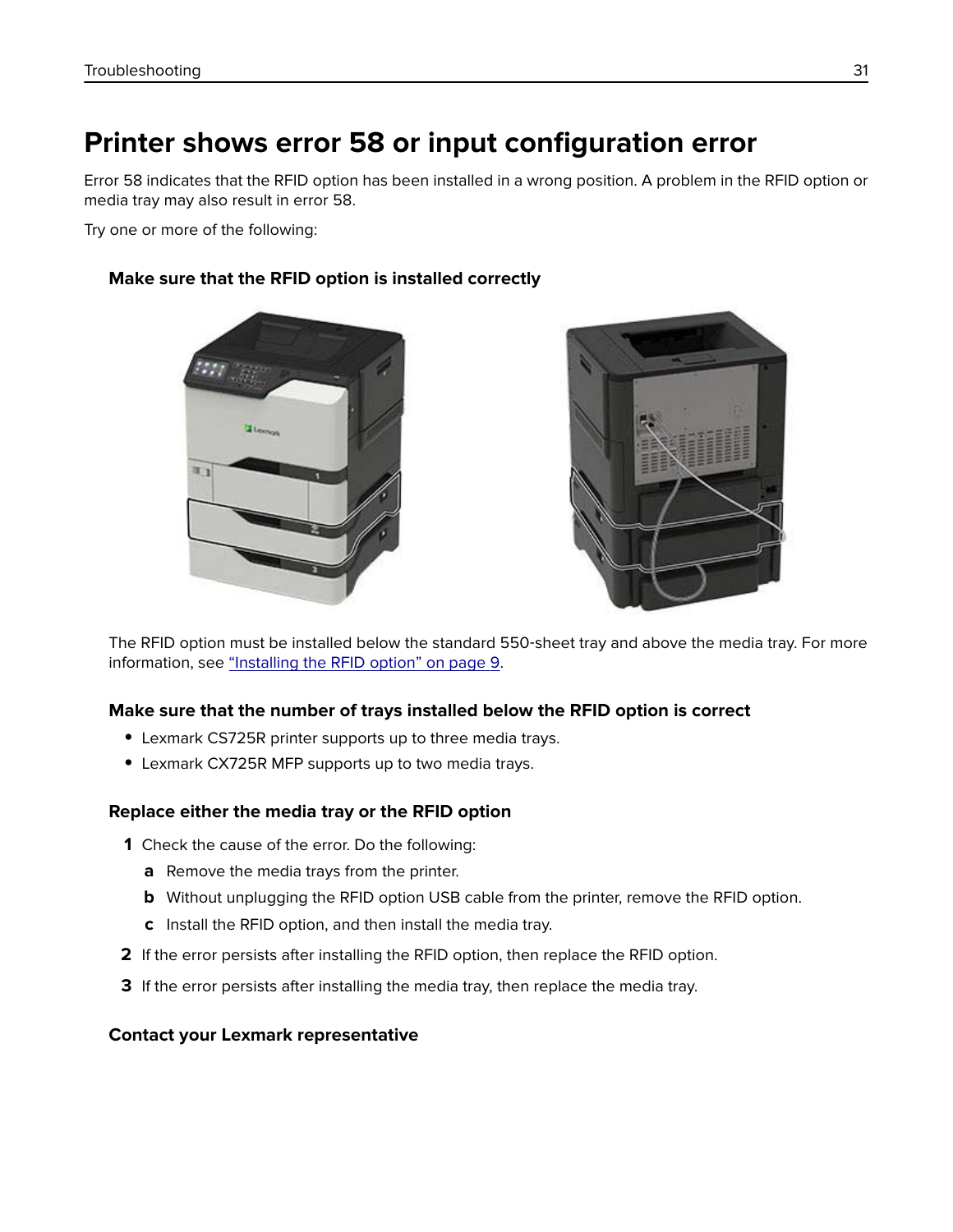## <span id="page-31-0"></span>**Printer shows error 985.xx**

For more information on service messages and their descriptions, see ["Input configuration and RFID option](#page-27-0) [errors" on page 28.](#page-27-0)

Try one or more of the following:

#### **Make sure that the RFID option is installed correctly**

For more information, see ["Installing the RFID option" on page 9](#page-8-0).

#### **Make sure that the RFID option is connected to the USB port**

If the USB cable is not connected, then do the following:

- **1** Turn off the printer.
- **2** Connect the USB cable from the RFID option to the printer.
- **3** Turn on the printer.



**Contact your Lexmark representative**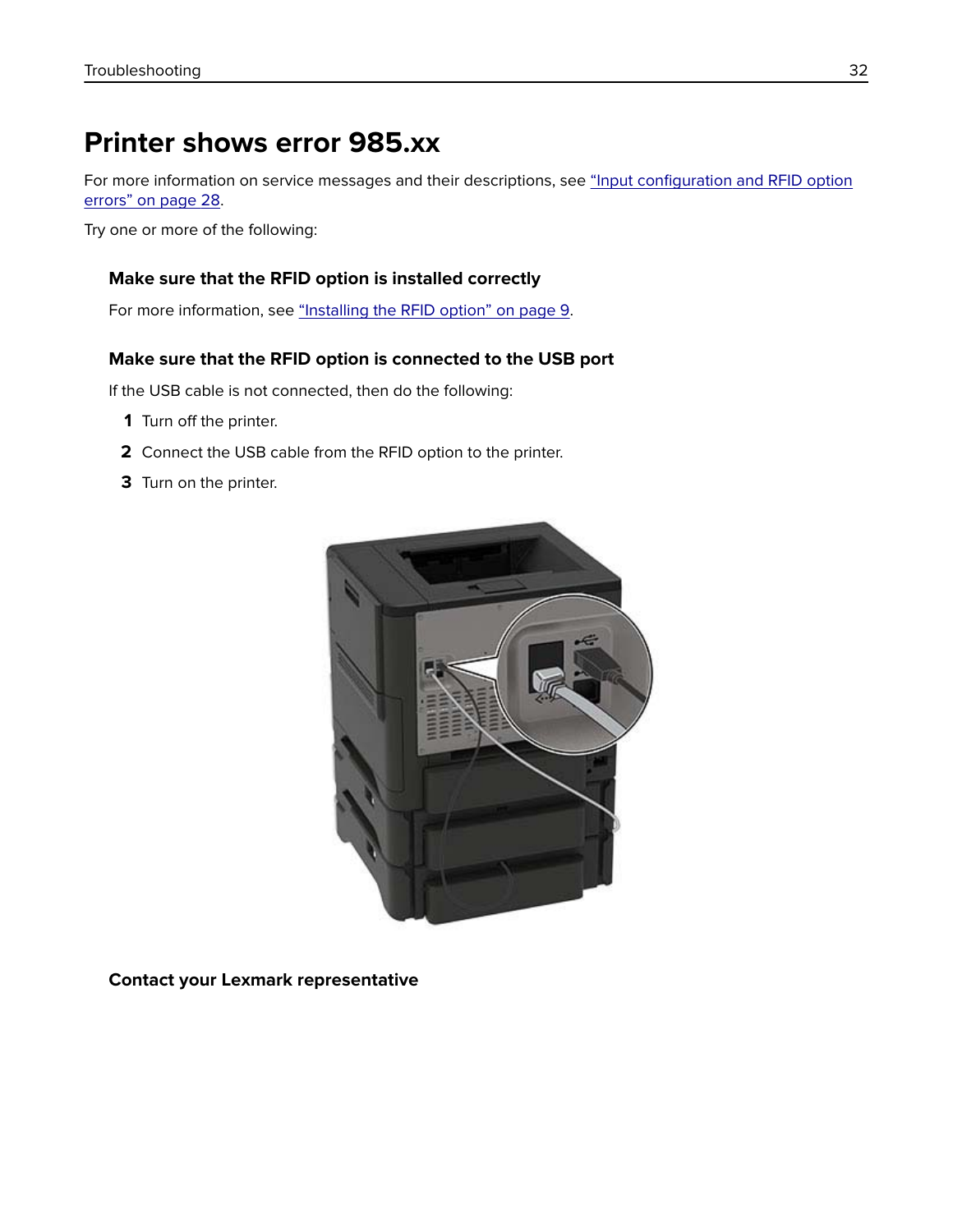## <span id="page-32-0"></span>**Printer display is blank or shows only garbage text**

Try one or more of the following:

#### **Make sure that the RFID option is installed correctly**

For more information, see ["Installing the RFID option" on page 9](#page-8-0).

#### **Restart the printer**

Turn off the printer, wait for about 10 seconds, and then turn on the printer.

#### **Contact your Lexmark representative**

### **Cannot print labels or encode RFID tags**

Try one or more of the following:

#### **Make sure that the printer is ready to print**

If the indicator light on the control panel is green, then it is ready to print.

#### **Make sure that the tray is loaded with RFID media**

For more information, see ["Loading media trays" on page 20](#page-19-0).

**Make sure that the correct print driver is installed**

#### **Make sure that a recommended USB or Ethernet cable is used**

For more information, see the printer User's Guide or go to **[www.lexmark.com](http://www.lexmark.com)**.

#### **Make sure that the cable connections of the printer to the host computer, print server, or other network devices are connected securely**

For more information, see the setup documentation that came with the printer.

## **RFID media jam**

#### **Remove the jam**

For more information, see the printer User's Guide.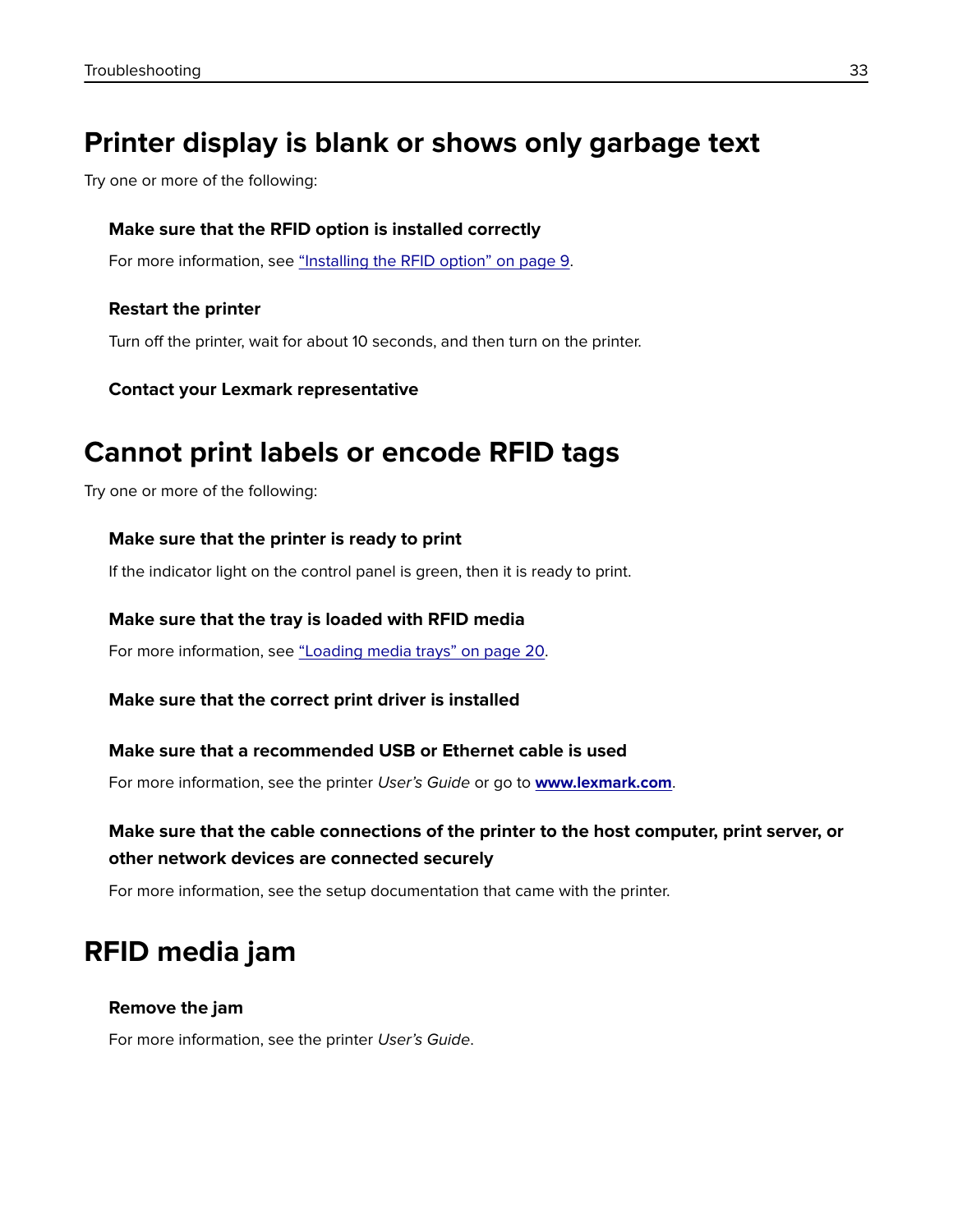## <span id="page-33-0"></span>**RFID media jams frequently**

Try one or more of the following:

#### **Make sure that the RFID media is loaded correctly**

For more information, see ["Loading media trays" on page 20](#page-19-0).

#### **Make sure that the RFID option is installed correctly**

For more information, see ["Installing the RFID option" on page 9](#page-8-0).

#### **Restart the printer**

Turn off the printer, wait for about 10 seconds, and then turn on the printer.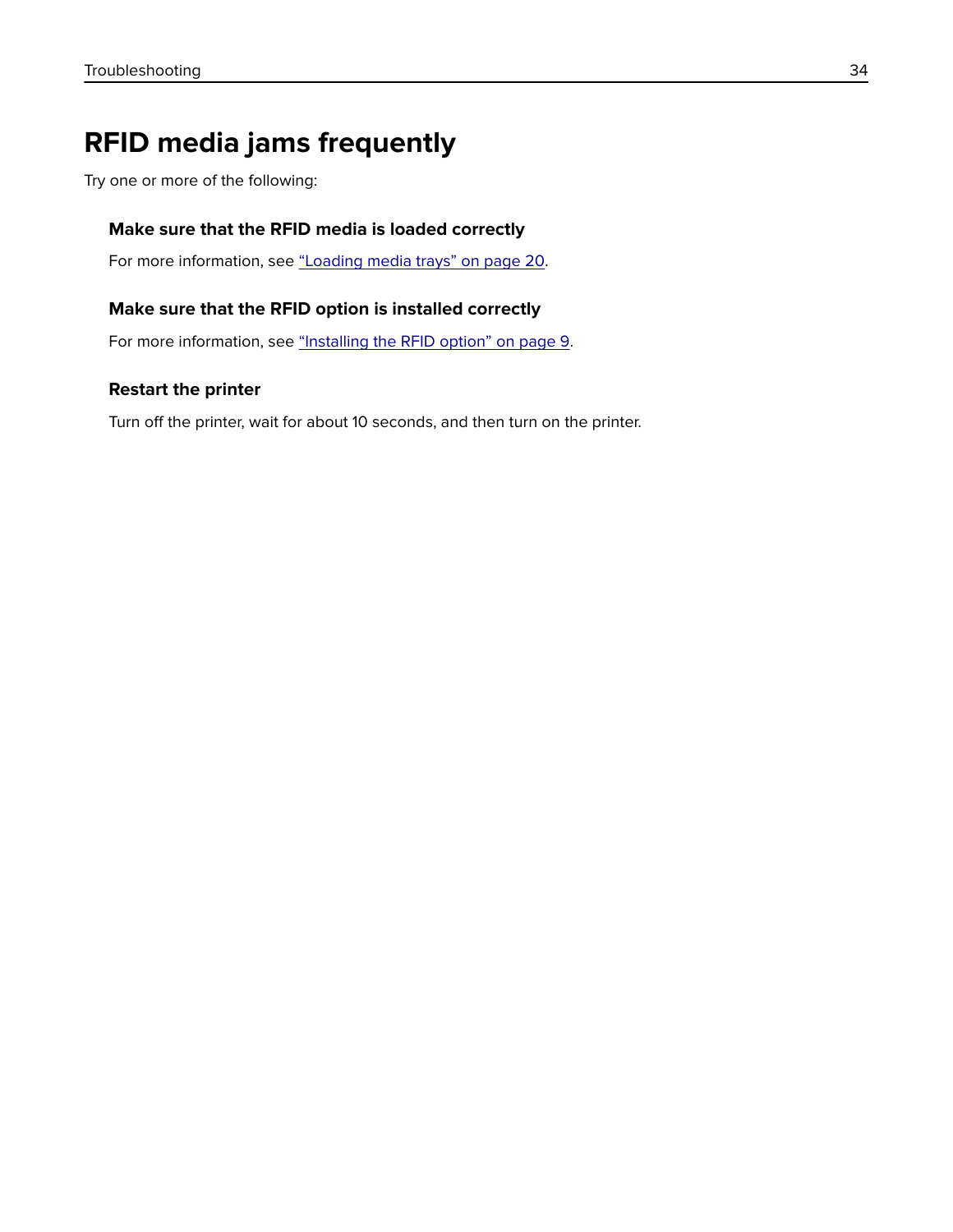## <span id="page-34-0"></span>**Notices**

### **Edition notice**

February 2019

**The following paragraph does not apply to any country where such provisions are inconsistent with local law:** LEXMARK INTERNATIONAL, INC., PROVIDES THIS PUBLICATION "AS IS" WITHOUT WARRANTY OF ANY KIND, EITHER EXPRESS OR IMPLIED, INCLUDING, BUT NOT LIMITED TO, THE IMPLIED WARRANTIES OF MERCHANTABILITY OR FITNESS FOR A PARTICULAR PURPOSE. Some states do not allow disclaimer of express or implied warranties in certain transactions; therefore, this statement may not apply to you.

This publication could include technical inaccuracies or typographical errors. Changes are periodically made to the information herein; these changes will be incorporated in later editions. Improvements or changes in the products or the programs described may be made at any time.

References in this publication to products, programs, or services do not imply that the manufacturer intends to make these available in all countries in which it operates. Any reference to a product, program, or service is not intended to state or imply that only that product, program, or service may be used. Any functionally equivalent product, program, or service that does not infringe any existing intellectual property right may be used instead. Evaluation and verification of operation in conjunction with other products, programs, or services, except those expressly designated by the manufacturer, are the user's responsibility.

For Lexmark technical support, go to **<http://support.lexmark.com>**.

For information on Lexmark's privacy policy governing the use of this product, go to **[www.lexmark.com/privacy](http://www.lexmark.com/privacy)**.

For information on supplies and downloads, go to **[www.lexmark.com](http://www.lexmark.com)**.

**© 2017 Lexmark International, Inc.**

**All rights reserved.**

### **GOVERNMENT END USERS**

The Software Program and any related documentation are "Commercial Items," as that term is defined in 48 C.F.R. 2.101, "Computer Software" and "Commercial Computer Software Documentation," as such terms are used in 48 C.F.R. 12.212 or 48 C.F.R. 227.7202, as applicable. Consistent with 48 C.F.R. 12.212 or 48 C.F.R. 227.7202-1 through 227.7207-4, as applicable, the Commercial Computer Software and Commercial Software Documentation are licensed to the U.S. Government end users (a) only as Commercial Items and (b) with only those rights as are granted to all other end users pursuant to the terms and conditions herein.

### **Trademarks**

Lexmark and the Lexmark logo are trademarks or registered trademarks of Lexmark International, Inc. in the United States and/or other countries.

Microsoft, Windows, and Segoe are either registered trademarks or trademarks of the Microsoft group of companies in the United States and other countries.

PCL® is a registered trademark of the Hewlett-Packard Company. PCL is Hewlett-Packard Company's designation of a set of printer commands (language) and functions included in its printer products. This printer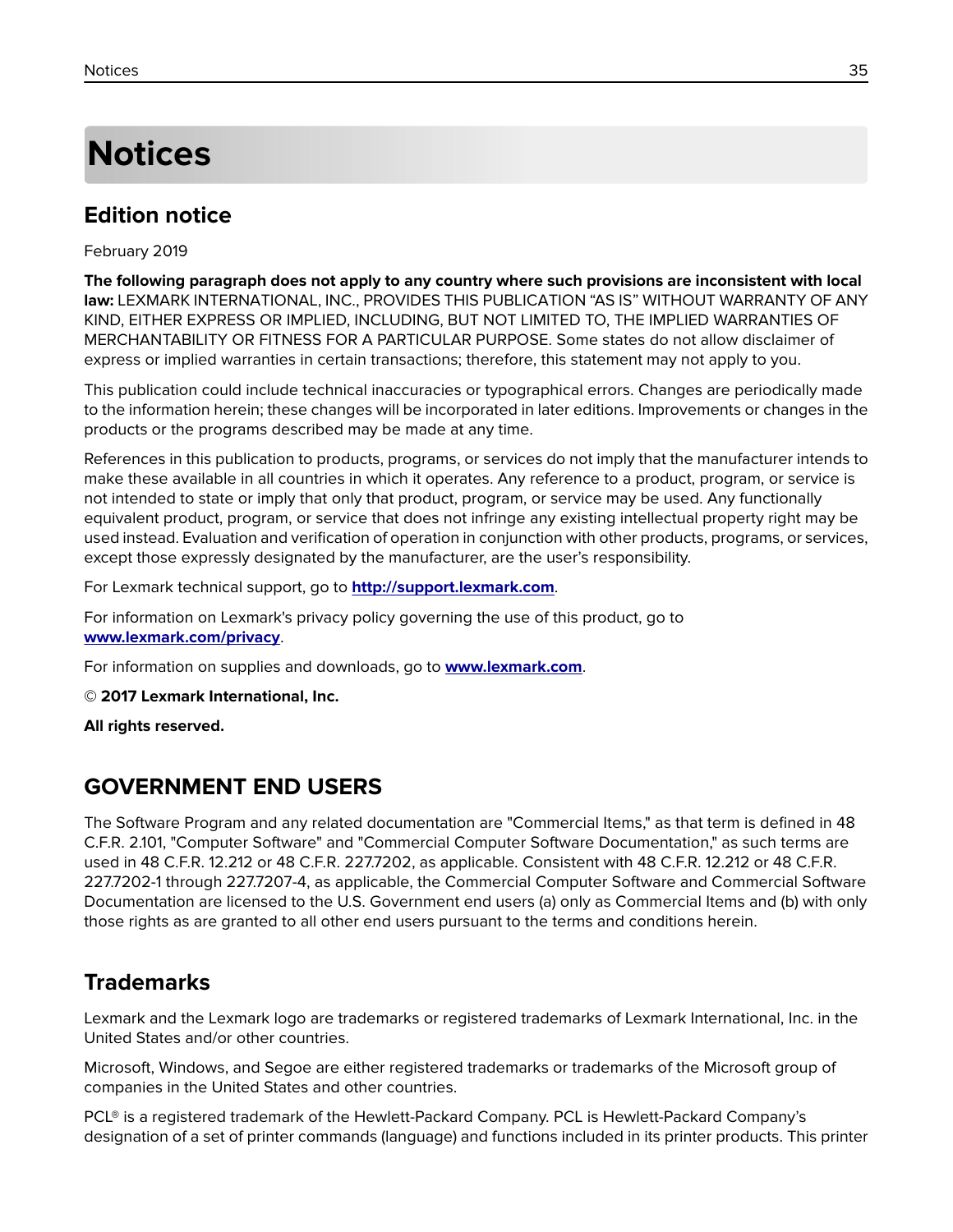is intended to be compatible with the PCL language. This means the printer recognizes PCL commands used in various application programs, and that the printer emulates the functions corresponding to the commands.

PostScript is a registered trademark of Adobe Systems Incorporated in the United States and/or other countries.

All other trademarks are the property of their respective owners.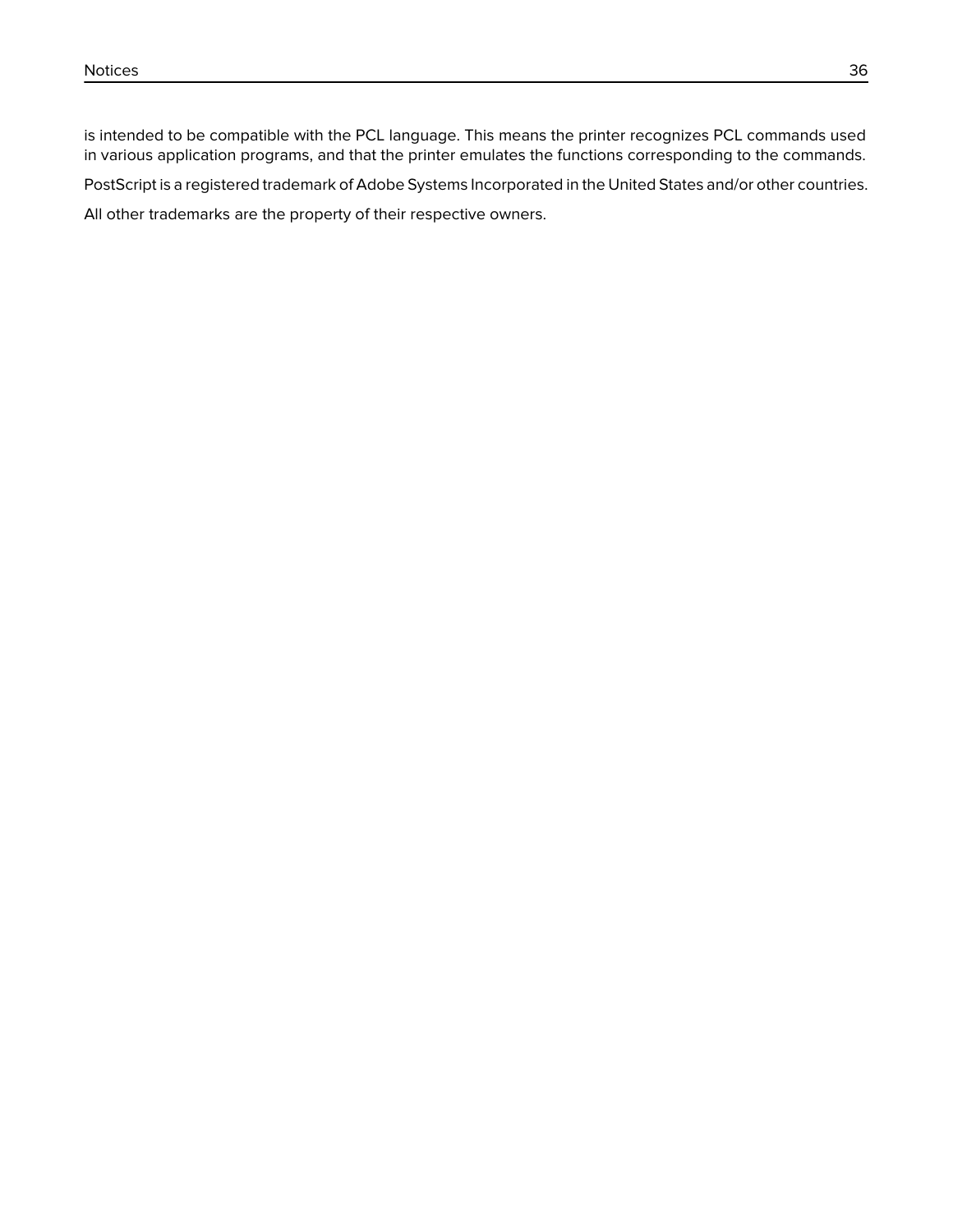## <span id="page-36-0"></span>**Index**

#### **A**

accessing the Embedded Web Server [15](#page-14-0)

### **C**

cannot encode RFID tags [33](#page-32-0) cannot print labels [33](#page-32-0) change history [4](#page-3-0) checklist deployment readiness [7](#page-6-0) verifying RFID printer setup [22](#page-21-0) compatibility RFID media [18](#page-17-0) RFID tag [18](#page-17-0) configuration RFID printer [8](#page-7-0) configuring the RFID solution [15](#page-14-0) converting Lexmark C4150 into an RFID printer [13](#page-12-0) converting Lexmark XC4150 into an RFID printer [13](#page-12-0)

### **D**

deployment readiness checklist [7](#page-6-0) design considerations RFID media [17](#page-16-0)

#### **E**

Embedded Web Server accessing [15](#page-14-0) encoding RFID tags using Forms Composer [25](#page-24-0) using PCL data stream [24](#page-23-0) using PDF documents [23](#page-22-0) error 44.01 description [27](#page-26-0) troubleshooting [29](#page-28-0) error 44.xx description [27](#page-26-0) troubleshooting [30](#page-29-0) error 58 description [28](#page-27-0) troubleshooting [31](#page-30-0) error 985.xx description [28](#page-27-0) troubleshooting [32](#page-31-0)

#### **F**

features [5](#page-4-0) Forms and Bar Code Card installing [11](#page-10-0)

#### **I**

input configuration and RFID option errors [28](#page-27-0) input configuration error [31](#page-30-0) installing the Forms and Bar Code Card [11](#page-10-0) installing the print driver [10](#page-9-0) installing the RFID option [9](#page-8-0)

### **L**

Lexmark C4150 converting into an RFID printer [13](#page-12-0) Lexmark XC4150 converting into an RFID printer [13](#page-12-0) loading media trays [20](#page-19-0)

#### **M**

media tray error [31](#page-30-0) media trays loading [20](#page-19-0)

### **O**

overview [5](#page-4-0)

#### **P**

paper sizes supported [18](#page-17-0) paper types supported [18](#page-17-0) print driver installing [10](#page-9-0) validating [11](#page-10-0) printer display is blank [33](#page-32-0) printer display shows garbage text [33](#page-32-0) printer is not working [29](#page-28-0) printer is unresponsive [29](#page-28-0) printer shows a tag command error [30](#page-29-0)

printer shows error 44.01 or RFID media error [29](#page-28-0) printer shows error 58 or input configuration error [31](#page-30-0) printer shows error 985.xx [32](#page-31-0)

#### **R**

RFID media design considerations [17](#page-16-0) tag placement [17](#page-16-0) RFID media compatibility [18](#page-17-0) RFID media error [27](#page-26-0)[, 29](#page-28-0) RFID media frequently jams [34](#page-33-0) RFID media jam [33](#page-32-0) RFID media size setting [20](#page-19-0) RFID media type setting [20](#page-19-0) RFID option installing [9](#page-8-0) RFID option package [8](#page-7-0) RFID printer converting Lexmark C4150 into [13](#page-12-0) converting Lexmark XC4150 into [13](#page-12-0) RFID printer configuration [8](#page-7-0) components [8](#page-7-0) RFID settings sample [16](#page-15-0) understanding [15](#page-14-0) RFID solution configuring [15](#page-14-0) RFID Tag Command Generator [23](#page-22-0) RFID tag compatibility [18](#page-17-0) RFID‑enabled firmware installing [9](#page-8-0)

#### **S**

sample RFID settings and their behaviors [16](#page-15-0) setting the RFID media size [20](#page-19-0) setting the RFID media type [20](#page-19-0) supported paper sizes [18](#page-17-0) supported paper types [18](#page-17-0)